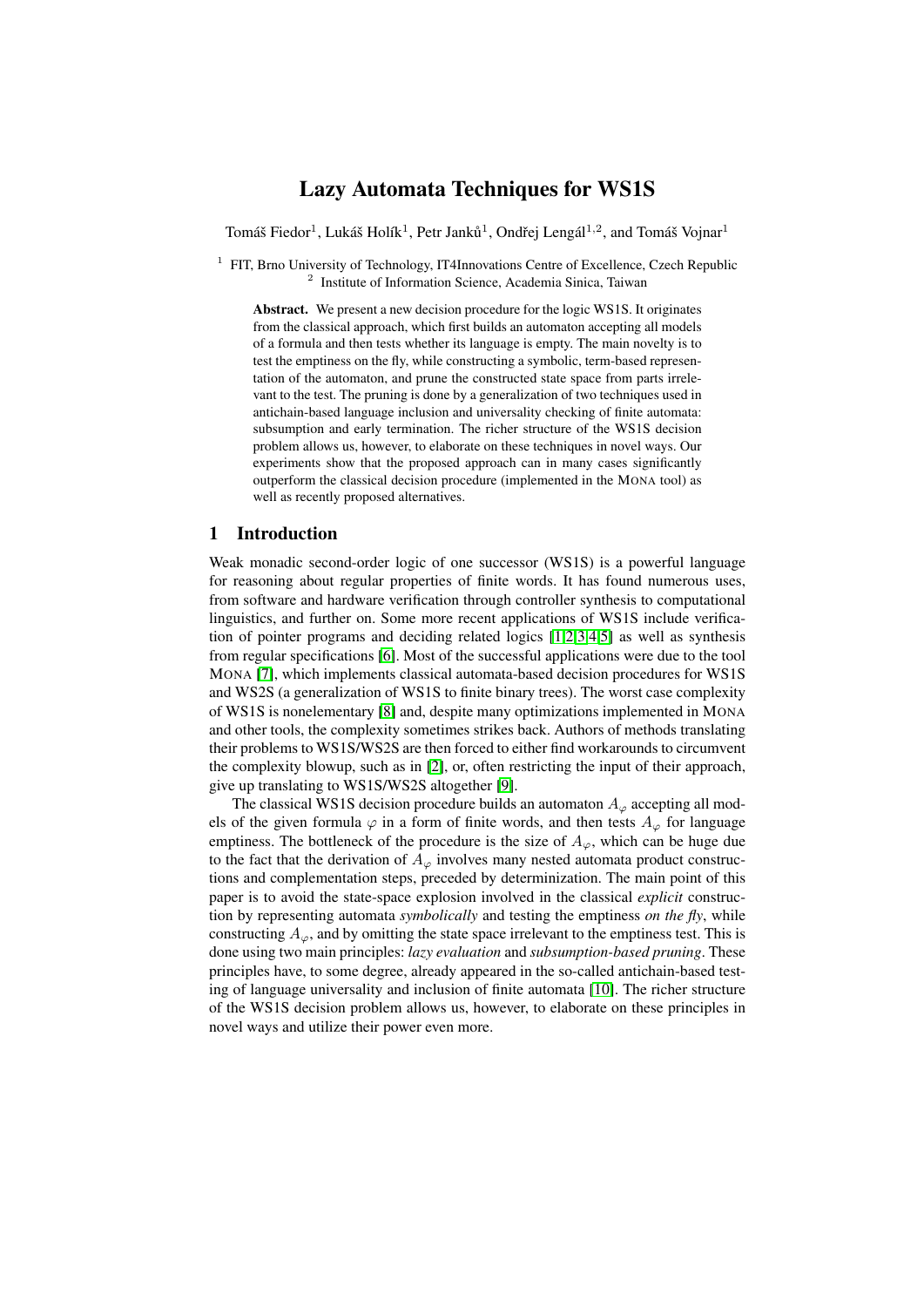*Overview of our algorithm.* Our algorithm originates in the classical WS1S decision procedure as implemented in MONA, in which models of formulae are encoded by finite words over a multi-track binary alphabet where each track corresponds to a variable of  $\varphi$ . In order to come closer to this view of formula models as words, we replace the input formula  $\varphi$  by a *language term*  $t_{\varphi}$  describing the language  $L_{\varphi}$  of all word encodings of its models.

In  $t_{\varphi}$ , the atomic formulae of  $\varphi$  are replaced by predefined automata accepting languages of their models. Boolean operators (∧, ∨, and ¬) are turned into the corresponding set operators (∪, ∩, and complement) over the languages of models. An existential quantification  $\exists X$  becomes a sequence of two operations. First, a projection  $\pi_X$  removes information about valuations of the quantified variable  $X$  from symbols of the alphabet. After the projection, the resulting language  $L$  may, however, encode some but not necessarily *all* encodings of the models. In particular, encodings with some specific numbers of trailing  $\overline{0}$ 's, used as a padding, may be missing.  $\overline{0}$  here denotes the symbol with 0 in each track. To obtain a language containing *all* encodings of the models, L must be extended to include encodings with any number of trailing  $\bar{0}$ 's. This corresponds to taking the (right)  $\bar{0}^*$ -quotient of L, written  $L - \bar{0}^*$ , which is the set of all prefixes of words of L with the remaining suffix in  $\bar{0}^*$ . We give an example WS1S formula  $\varphi$  in [\(1\)](#page-1-0) and its language term  $t_{\varphi}$  in [\(2\)](#page-1-1). The dotted operators represent operators  $\varphi \equiv \exists X: \text{Sing}(X) \wedge (\exists Y: Y = X + 1)$  (1) over language terms. See  $\frac{5}{2}$  for the

<span id="page-1-1"></span><span id="page-1-0"></span>Fig. 2 for the automata  

$$
\mathcal{A}_{\text{Sing}(X)} \text{ and } \mathcal{A}_{Y=X+1}.
$$

$$
t_{\varphi} \equiv \pi_X(\{\mathcal{A}_{\text{Sing}(X)} \cap (\pi_Y(\mathcal{A}_{Y=X+1}) \triangleq \overline{0}^*)\}) \triangleq \overline{0}^* \tag{2}
$$

The main novelty of our work is that we test emptiness of  $L_\varphi$  directly over  $t_\varphi$ . The term is used as a symbolic representation of the automata that would be explicitly constructed in the classical procedure: inductively to the terms structure, starting from the leaves and combining the automata of sub-terms by standard automata constructions that implement the term operators. Instead of first building automata and only then testing emptiness, we test it on the fly during the construction. This offers opportunities to prune out large portions of the state space that turn out not to be relevant for the test.

A sub-term  $t_{\psi}$  of  $t_{\varphi}$ , corresponding to a sub-formula  $\psi$ , represents final states of the automaton  $A_{\psi}$  accepting the language encoding models of  $\psi$ . Predecessors of the final states represented by  $t_{\psi}$  correspond to quotients of  $t_{\psi}$ . All states of  $\mathcal{A}_{\psi}$  could hence be constructed by quotienting  $t_{\psi}$  until fixpoint. By working with terms, our procedure can often avoid building large parts of the automata when they are not necessary for answering the emptiness query. For instance, when testing emptiness of the language of a term  $t_1 \cup t_2$ , we adopt the *lazy approach* (in this particular case the so-called *short-circuit evaluation*) and first test emptiness of the language of  $t_1$ ; if it is nonempty, we do not need to process  $t_2$ . Testing language emptiness of terms arising from quantified sub-formulae is more complicated since they translate to  $-\bar{0}^*$  quotients. We evaluate the test on  $t - \overline{0}^*$  by iterating the  $-\overline{0}$  quotient from t. We either conclude with the positive result as soon as one of the iteration computes a term with a nonempty language, or with the negative one if the fixpoint of the quotient construction is reached. The fixpoint condition is that the so-far computed quotients *subsume* the newly constructed ones, where subsumption is a relation under-approximating inclusion of languages represented by terms. Subsumption is also used to prune the set of computed terms so that only an *antichain* of the terms maximal wrt subsumption is kept.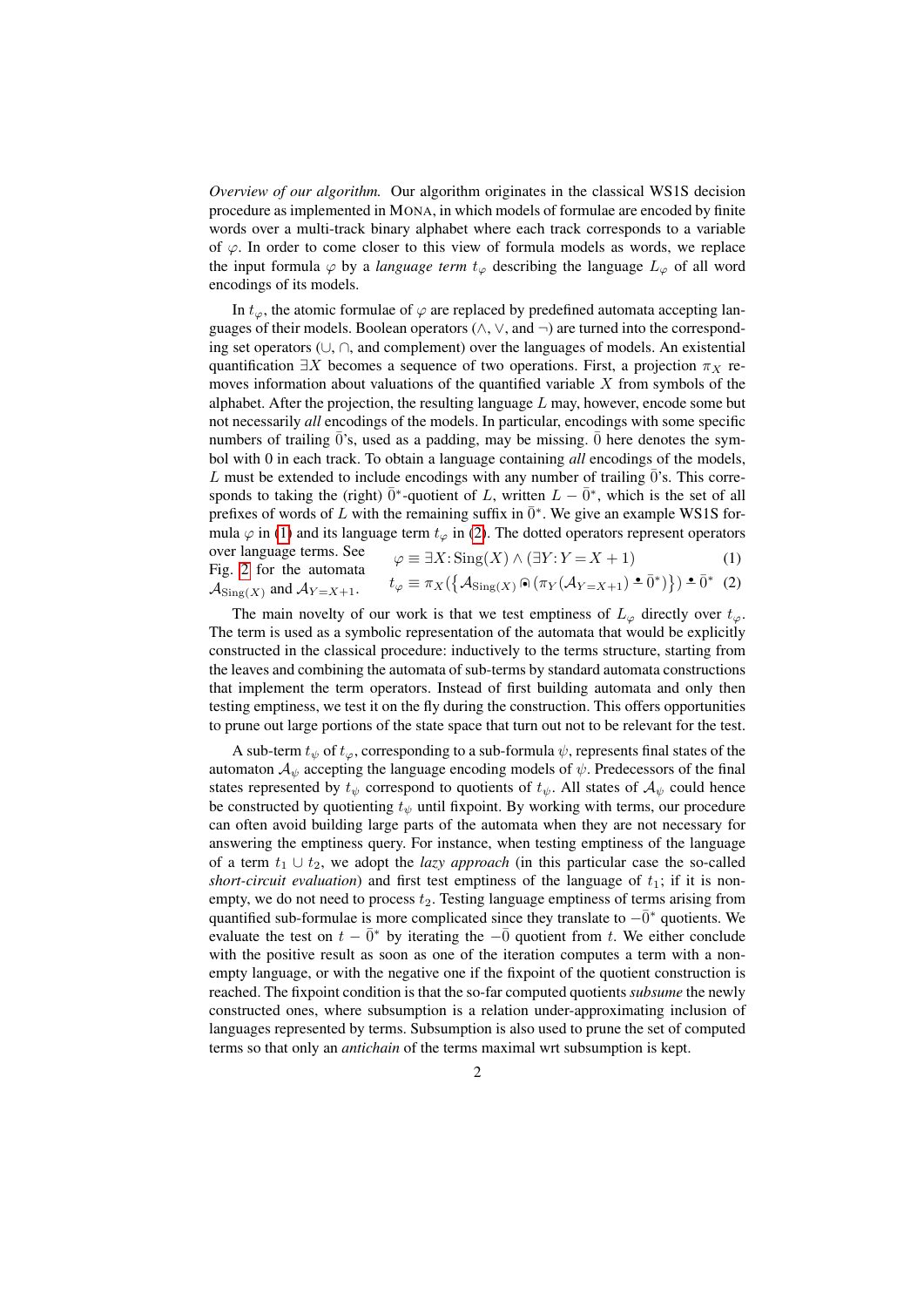Besides lazy evaluation and subsumption, our approach can benefit from multiple further optimizations. For example, it can be *combined* with the *explicit WS1S decision procedure*, which can be used to transform arbitrary sub-terms of  $t<sub>ϕ</sub>$  to automata. These automata can then be rather small due to minimization, which cannot be applied in the on-the-fly approach (the automata can, however, also explode due to determinisation and product construction, hence this technique comes with a trade-off). We also propose a novel way of *utilising BDD-based encoding* of automata transition functions in the MONA style for computing quotients of terms. Finally, our method can exploit various methods of *logic-based pre-processing*, such as *anti-prenexing*, which, in our experience, can often significantly reduce the search space of fixpoint computations.

*Experiments.* We have implemented our decision procedure in a prototype tool called GASTON and compared its performance with other publicly available WS1S solvers on benchmarks from various sources. In the experiments, GASTON managed to win over all other solvers on various parametric families of WS1S formulae that were designed mostly by authors of other tools—to stress-test WS1S solvers. Moreover, GASTON was able to significantly outperform MONA and other solvers on a number of formulae obtained from various formal verification tasks. This shows that our approach is applicable in practice and has a great potential to handle more complex formulae than those so far obtained in WS1S applications. We believe that the efficiency of our approach can be pushed much further, making WS1S scale enough for new classes of applications.

*Related work.* As already mentioned above, MONA [\[7\]](#page-15-6) is the usual tool of choice for deciding WS1S formulae. The efficiency of MONA stems from many optimizations, both higher-level (such as automata minimization, the encoding of first-order variables used in models, or the use of BDDs to encode the transition relation of the automaton) as well as lower-level (e.g. optimizations of hash tables, etc.) [\[11](#page-15-10)[,12\]](#page-15-11). Apart from MONA, there are other related tools based on the explicit automata procedure, such as JMOSEL [\[13\]](#page-15-12) for a related logic M2L(Str), which implements several optimizations (such as secondorder value numbering [\[14\]](#page-15-13)) that allow it to outperform MONA on some benchmarks (MONA also provides an M2L(Str) interface on top of the WS1S decision procedure), or the procedure using symbolic finite automata of D'Antoni *et al.* in [\[15\]](#page-15-14).

Our work was originally inspired by antichain techniques for checking universality and inclusion of finite automata [\[16](#page-15-15)[,10](#page-15-9)[,17\]](#page-15-16), which use symbolic computation and subsumption to prune large state spaces arising from subset construction. In [\[18\]](#page-15-17), which is a starting point for the current paper, we discussed a basic idea of generalizing these techniques to a WS1S decision procedure. In the current paper we have turned the idea of [\[18\]](#page-15-17) to an algorithm efficient in practice by roughly the following steps: (1) reformulating the symbolic representation of automata from nested upward and downward closed sets of automata states to more intuitive language terms, (2) generalizing the procedure originally restricted to formulae in the prenex normal form to arbitrary formulae, (3) introduction of lazy evaluation, and (4) many other important optimizations.

Recently, a couple of logic-based approaches for deciding WS1S appeared. Ganzow and Kaiser [\[19\]](#page-15-18) developed a new decision procedure for the weak monadic second-order logic on inductive structures, within their tool TOSS, which is even more general than WSkS. Their approach completely avoids automata; instead, it is based on Shelah's composition method. The TOSS tool is quite promising as it outperforms MONA on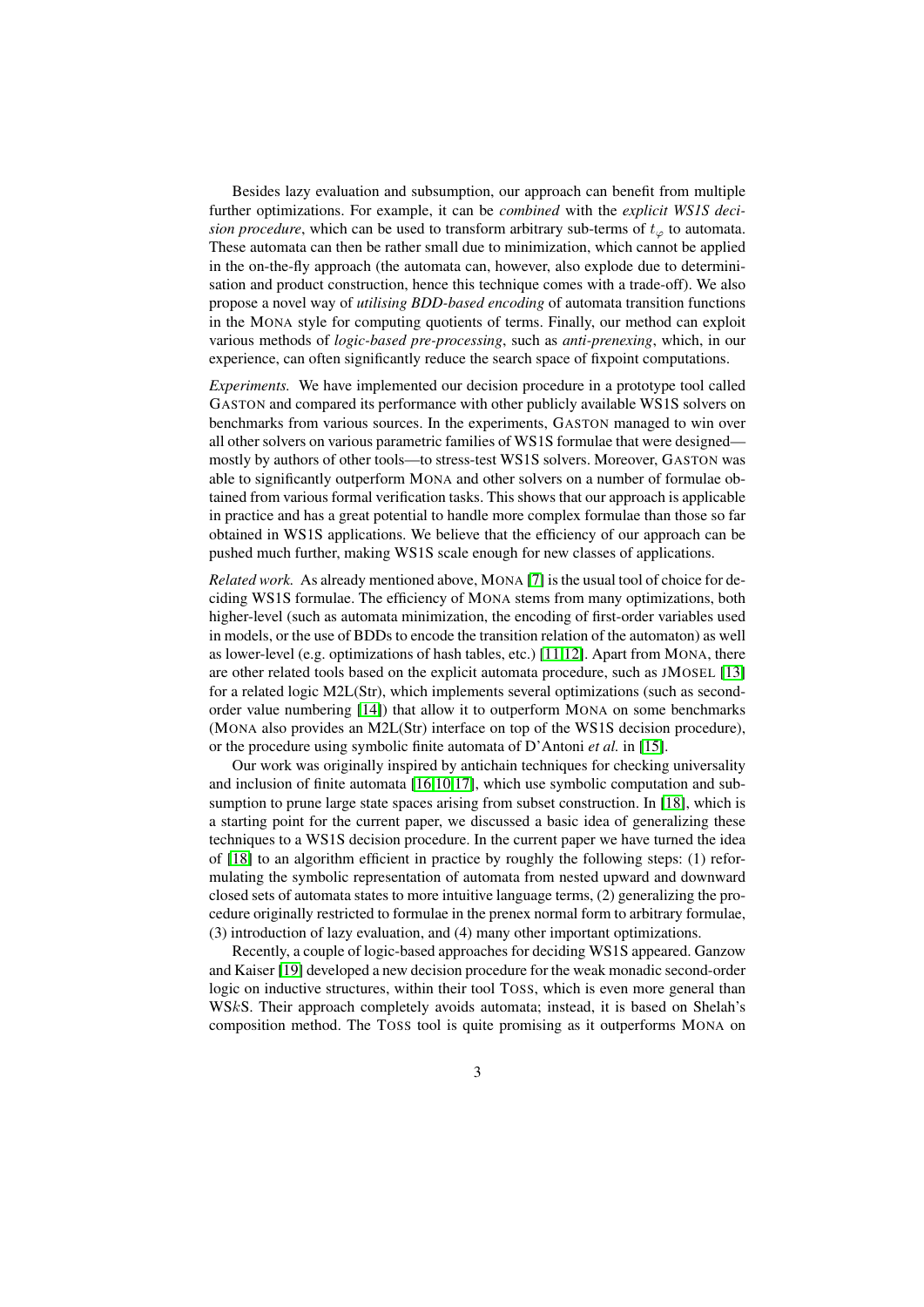some of the benchmarks. It, however, lacks some features in order to perform meaningful comparison on benchmarks used in practice. Traytel [\[20\]](#page-16-0), on the other hand, uses the classical decision procedure, recast in the framework of coalgebras. The work focuses on testing equivalence of a pair of formulae, which is performed by finding a bisimulation between derivatives of the formulae. While it is shown that it can outperform MONA on some simple artificial examples, the implementation is not optimized enough and is easily outperformed by the rest of the tools on other benchmarks.

### 2 Preliminaries on Languages and Automata

A *word* over a finite alphabet  $\Sigma$  is a finite sequence  $w = a_1 \cdots a_n$ , for  $n \geq 0$ , of symbols from  $\Sigma$ . Its *i*-th symbol  $a_i$  is denoted by  $w[i]$ . For  $n = 0$ , the word is the empty word  $\epsilon$ . A language L is a set of words over  $\Sigma$ . We use the standard language operators of concatenation  $L.L'$  and iteration  $L^*$ . The (right) quotient of a language  $L$ wrt the language L' is the language  $L - L' = \{u \mid \exists v \in L' : uv \in L\}$ . We abuse notation and write  $L - w$  to denote  $L - \{w\}$ , for a word  $w \in \Sigma^*$ .

A *finite automaton* (FA) over an alphabet  $\Sigma$  is a quadruple  $\mathcal{A} = (Q, \delta, I, F)$  where Q is a finite set of states,  $\delta \subseteq Q \times \Sigma \times Q$  is a set of transitions,  $I \subseteq Q$  is a set of *initial* states, and  $F \subseteq Q$  is a set of *final* states. The *pre-image* of a state  $q \in Q$ over  $a \in \Sigma$  is the set of states  $pre[a](q) = \{q' \mid (q', a, q) \in \delta\}$ , and it is the set  $pre[a](S) = \bigcup_{q \in S} pre[a](q)$  for a set of states S.

The language  $\mathcal{L}(q)$  accepted *at* a state  $q \in Q$  is the set of words that can be read along a run ending in q, i.e. all words  $a_1 \cdots a_n$ , for  $n \geq 0$ , such that  $\delta$  contains transitions  $(q_0, a_1, q_1), \ldots, (q_{n-1}, a_n, q_n)$  with  $q_0 \in I$  and  $q_n = q$ . The language  $\mathcal{L}(\mathcal{A})$  of  $\mathcal{A}$ is then the union  $\bigcup_{q \in F} \mathcal{L}(q)$  of languages of its final states.

## 3 WS1S

In this section, we give a minimalistic introduction to the *weak monadic second-order logic of one successor* (WS1S) and outline its explicit decision procedure based on representing sets of models as regular languages and finite automata. See, for instance, Comon *et al.* [\[21\]](#page-16-1) for a more thorough introduction.

#### 3.1 Syntax and Semantics of WS1S

WS1S allows quantification over second-order *variables*, which we denote by uppercase letters  $X, Y, \ldots$ , that range over finite subsets of  $\mathbb{N}_0$ . Atomic formulae are of the form (i)  $X \subseteq Y$ , (ii)  $\text{Sing}(X)$ , (iii)  $X = \{0\}$ , and (iv)  $X = Y + 1$ . Formulae are built from the atomic ones using the logical connectives  $\wedge$ ,  $\vee$ ,  $\neg$ , and the quantifier  $\exists \mathcal{X}$ where X is a finite set of variables (we write  $\exists X$  if X is a singleton  $\{X\}$ ). A *model* of a WS1S formula  $\varphi(\mathcal{X})$  with the set of free variables  $\mathcal{X}$  is an assignment  $\rho : \mathcal{X} \to 2^{\mathbb{N}_0}$ of the free variables X of  $\varphi$  to finite subsets of  $\mathbb{N}_0$  for which the formula is *satisfied*, written  $\rho \models \varphi$ . Satisfaction of atomic formulae is defined as follows: (i)  $\rho \models X \subseteq Y$ iff  $\rho(X) \subseteq \rho(Y)$ , (ii)  $\rho \models \text{Sing}(X)$  iff  $\rho(X)$  is a singleton set, (iii)  $\rho \models X = \{0\}$ iff  $\rho(X) = \{0\}$ , and (iv)  $\rho \models X = Y + 1$  iff  $\rho(X) = \{x\}, \rho(Y) = \{y\}$ , and  $x = y + 1$ . Satisfaction for formulae obtained using Boolean connectives is defined as usual. A formula  $\varphi$  is *valid*, written  $\models \varphi$ , iff all assignments of its free variables to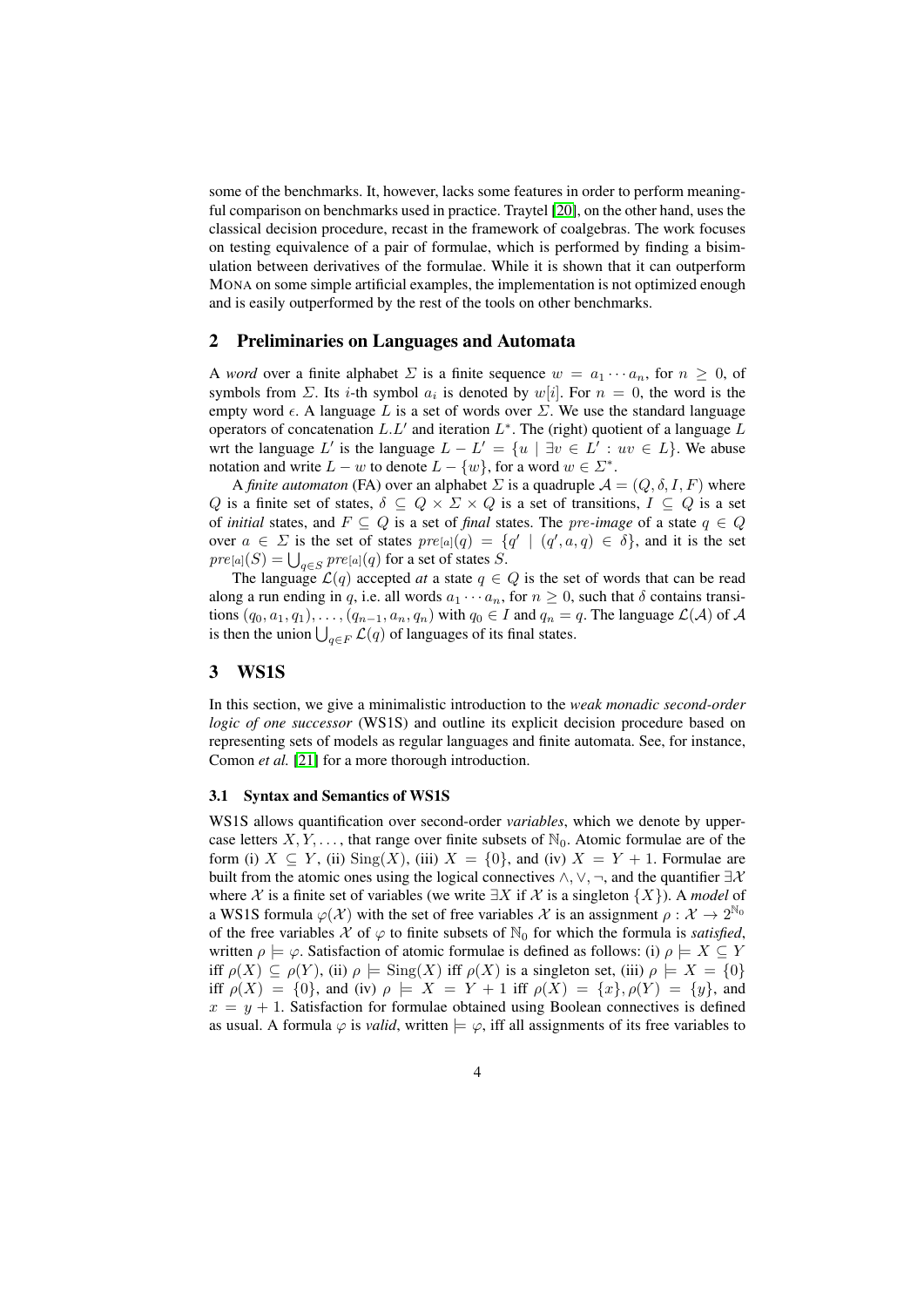finite subsets of  $\mathbb{N}_0$  are its models, and *satisfiable* if it has a model. Wlog we assume that each variable in a formula is quantified at most once.

#### <span id="page-4-3"></span>3.2 Models as Words

Let  $\mathcal X$  be a finite set of variables. A *symbol*  $\tau$  over  $\mathcal X$  is a mapping of all variables in  $\mathcal X$ to the set  $\{0, 1\}$ , e.g.  $\tau = \{X_1 \mapsto 0, X_2 \mapsto 1\}$  for  $\mathcal{X} = \{X_1, X_2\}$ , which we will write as  $\tau = \frac{X_1:0}{X_2:1}$  below. The set of all symbols over X is denoted as  $\Sigma_{\mathcal{X}}$ . We use  $\overline{0}$  to denote the symbol in  $\Sigma_{\mathcal{X}}$  that maps all variables to 0, i.e.  $\overline{0} = \{X \mapsto 0 \mid X \in \mathcal{X}\}.$ 

An assignment  $\rho : \mathcal{X} \to 2^{\mathbb{N}_0}$  may be encoded as a word  $w_\rho$  of symbols over  $\mathcal{X}$  in the following way:  $w<sub>o</sub>$  contains 1 in the  $(i + 1)$ -st position of the row for X iff  $i \in X$ in  $\rho$ . Notice that there exists an infinite number of encodings of  $\rho$ : the shortest encoding is  $w_\rho^s$  of the length  $n+1$ , where n is the largest number appearing in any of the sets that is assigned to a variable of X in  $\rho$ , or  $-1$  when all these sets are empty. The rest of the encodings are all those corresponding to  $w_\rho^s$  extended with an arbitrary number of  $\bar{0}$ 's appended to its end. For example,  $X_1: 0, X_1: 00, X_1: 000, X_1: 000...$  are all encodings of the assignment  $\rho = \{X_1 \mapsto \emptyset, X_2 \mapsto \{0\}\}\.$  We use  $\mathcal{L}(\varphi) \subseteq \Sigma_{\mathcal{X}}^*$  to denote the language of all encodings of a formula  $\varphi$ 's models, where X are the free variables of  $\varphi$ .

For two sets X and Y of variables and any two symbols  $\tau_1, \tau_2 \in \Sigma_{\mathcal{X}}$ , we write  $\tau_1 \sim_\mathcal{Y} \tau_2$  iff  $\forall X \in \mathcal{X} \setminus \mathcal{Y} : \tau_1(X) = \tau_2(X)$ , i.e. the two symbols differ (at most) in the values of variables in  $\mathcal{Y}$ . The relation  $\sim_{\mathcal{Y}}$  is generalized to words such that  $w_1 \sim_{\mathcal{Y}} w_2$  iff  $|w_1| = |w_2|$  and  $\forall 1 \le i \le |w_1| : w_1[i] \sim y \ w_2[i]$ . For a language  $L \subseteq \Sigma^*_{\mathcal{X}}$ , we define  $\pi_{\mathcal{Y}}(L)$  as the language of words w that are ∼y-equivalent with some word  $w' \in L$ . Seen from the point of view of encodings of sets of assignments,  $\pi_V(L)$  encodes all assignments that may differ from those encoded by  $L$  (only) in the values of variables from *Y*. If *Y* is disjoint with the free variables of  $\varphi$ , then  $\pi_{\mathcal{V}}(\mathcal{L}(\varphi))$  corresponds to the so-called *cylindrification* of  $\mathcal{L}(\varphi)$ , and if it is their subset, then  $\pi_{\mathcal{V}}(\mathcal{L}(\varphi))$  corresponds to the so-called *projection* [\[21\]](#page-16-1). We use  $\pi_Y$  to denote  $\pi_{\{Y\}}$  for a variable Y.

L V  $(\varphi \vee \psi) = \mathcal{L}$ V L V  $(\neg \varphi) = \Sigma$ ∗ L V  $(\exists \mathcal{X} : \varphi) = \pi_{\mathcal{X}}(\mathcal{L})$ V Consider formulae over the set V of variables. Let  $free(\varphi)$  be the set of free variables of  $\varphi$ , and let  $\mathcal{L}^{\mathbb{V}}(\varphi) = \pi_{\mathbb{V} \setminus free(\varphi)}(\mathcal{L}(\varphi))$  be the language  $\mathcal{L}(\varphi)$  cylindrified wrt those variables of V that are not free in  $\varphi$ . Let  $\varphi$  and  $\psi$  be formulae and assume that  $\mathcal{L}^{\mathbb{V}}(\varphi)$  and  $\mathcal{L}^{\mathbb{V}}(\psi)$  are lan-

<span id="page-4-0"></span>
$$
\mathcal{L}^{\mathbb{V}}(\varphi \vee \psi) = \mathcal{L}^{\mathbb{V}}(\varphi) \cup \mathcal{L}^{\mathbb{V}}(\psi) \quad (3)
$$

$$
\mathcal{L}^{\mathbb{V}}(\varphi \wedge \psi) = \mathcal{L}^{\mathbb{V}}(\varphi) \cap \mathcal{L}^{\mathbb{V}}(\psi) \quad (4)
$$

<span id="page-4-2"></span><span id="page-4-1"></span>
$$
\mathcal{L}^{\mathbb{V}}(\neg\varphi) = \varSigma_{\mathbb{V}}^* \setminus \mathcal{L}^{\mathbb{V}}(\varphi) \qquad (5)
$$

$$
\mathcal{L}^{\mathbb{V}}(\exists \mathcal{X} : \varphi) = \pi_{\mathcal{X}}(\mathcal{L}^{\mathbb{V}}(\varphi)) - \bar{0}^{*} \tag{6}
$$

guages of encodings of their models cylindrified wrt V. Languages of formulae obtained from  $\varphi$  and  $\psi$  using logical connectives are defined by equations [\(3\)](#page-4-0) to [\(6\)](#page-4-1). Equations [\(3\)](#page-4-0)-[\(5\)](#page-4-2) above are straightforward: Boolean connectives translate to the corresponding set operators over the universe of encodings of assignments of variables in  $V$ . Existential quantification  $\exists \mathcal{X} : \varphi$  translates into a composition of two language transformations. First,  $\pi_{\mathcal{X}}$  makes the valuations of variables of  $\mathcal{X}$  arbitrary, which intuitively corresponds to forgetting everything about values of variables in  $X$  (notice that this is a different use of  $\pi_{\mathcal{X}}$  than the cylindrification since here variables of  $\mathcal{X}$  *are* free variables of  $\varphi$ ). The second step, removing suffixes of  $\bar{0}$ 's from the model encodings, is necessary since  $\pi_{\mathcal{X}}(\mathcal{L}^{\mathbb{V}}(\varphi))$  might be missing some encodings of models of  $\exists \mathcal{X} : \varphi$ . For example, suppose that  $V = \{X, Y\}$  and the only model of  $\varphi$  is  $\{X \mapsto \{0\}, Y \mapsto \{1\}\}\$ , yielding  $\mathcal{L}^\mathbb{V}(\varphi) \ = \ \substack{X \ : \ 10 \, [0] \ Y \ : \ 01 \, [0]}$  $\int^* \cdot \text{Then } \pi_Y(\mathcal{L}^{\mathbb{V}}(\varphi)) = \frac{X \cdot 10[0]}{Y \cdot 27[2]}$ ∗ does not contain the shortest encoding  $X_{Y}$ : 1 (where each '?' denotes an arbitrary value) of the only model  $\{X \mapsto \{0\}\}\$  of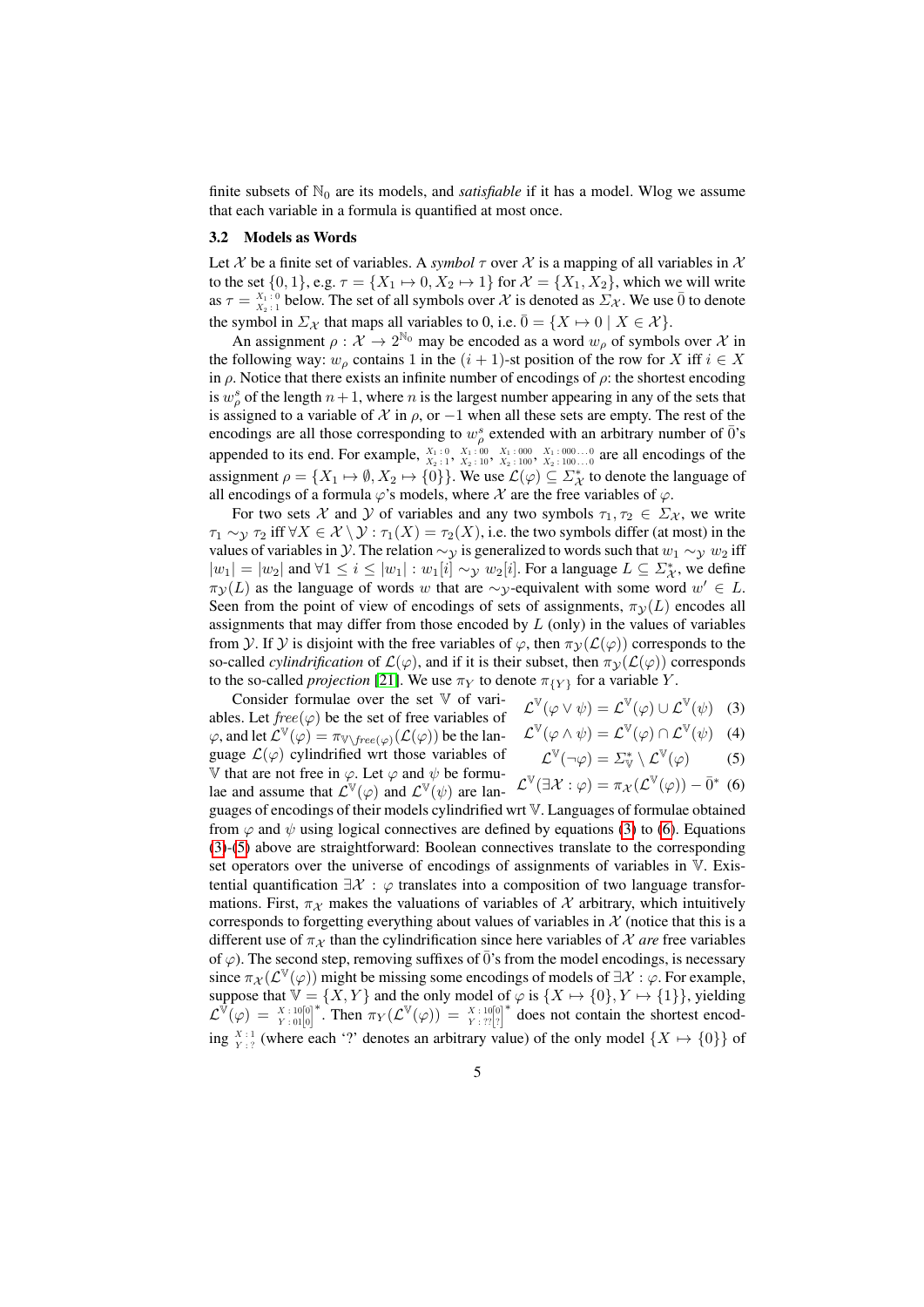$\exists Y : \varphi$ . It only contains its variants with at least one  $\overline{0}$  appended to it. This generally happens for models of  $\varphi$  where the largest number in the value of the variable Y being eliminated is larger than maximum number found in the values of the free variables of  $\exists Y : \varphi$ . The role of the  $-\overline{0}^*$  quotient is to include the missing encodings of models with a smaller number of trailing  $\overline{0}$ 's into the language.

The standard approach to decide satisfiability of a WS1S formula  $\varphi$  with the set of variables  $\mathbb V$  is to construct an automaton  $\mathcal A_\varphi$  accepting  $\mathcal L^{\mathbb V}(\varphi)$  and check emptiness of its language. The construction starts with simple pre-defined automata  $A_{\psi}$  for  $\varphi$ 's atomic formulae  $\psi$  (see Fig. [2](#page-7-0) for examples of automata for selected atomic formulae and e.g. [\[21\]](#page-16-1) for more details) accepting cylindrified languages  $\mathcal{L}^{\mathbb{V}}(\psi)$  of models of  $\psi$ . These are simple regular languages. The construction then continues by inductively constructing automata  $A_{\varphi'}$  accepting languages  $\mathcal{L}^{\mathbb{V}}(\varphi')$  of models for all other subformulae  $\varphi'$  of  $\varphi$ , using equations [\(3\)](#page-4-0)–[\(6\)](#page-4-1) above. The language operators used in the rules are implemented using standard automata-theoretic constructions (see [\[21\]](#page-16-1)).

## <span id="page-5-0"></span>4 Satisfiability via Language Term Evaluation

This section introduces the basic version of our symbolic algorithm for deciding satisfiability of a WS1S formula  $\varphi$  with a set of variables V. Its optimized version is the subject of the next section. To simplify presentation, we consider the particular case of *ground* formulae (i.e. formulae without free variables), for which satisfiability corresponds to validity. Satisfiability of a formula with free variables can be reduced to this case by prefixing it with existential quantification over the free variables. If  $\varphi$  is ground, the language  $\mathcal{L}^{\check{\mathbb{V}}}(\varphi)$  is either  $\Sigma^*_{\check{\mathbb{V}}}$  in the case  $\varphi$  is valid, or empty if  $\varphi$  is invalid. Then, to decide the validity of  $\varphi$ , it suffices to test if  $\epsilon \in \mathcal{L}^{\mathbb{V}}(\varphi)$ .

Our algorithm evaluates the so-called *language term*  $t_{\varphi}$ , a symbolic representation of the language  $\mathcal{L}^{\mathbb{V}}(\varphi)$ , whose structure reflects the construction of  $\mathcal{A}_{\varphi}$ . It is a (finite) term generated by the following grammar:

 $t ::= \mathcal{A} | t \cup t | t \cap t | \overline{t} | \pi_{\mathcal{X}}(t) | t - \alpha | t - \alpha^* | T$ 

where A is a finite automaton over the alphabet  $\Sigma_{V}$ ,  $\alpha$  is a symbol  $\tau \in \Sigma_{V}$  or a set  $S \subseteq \Sigma_{V}$  of symbols, and T is a finite set of terms. We use marked variants of the operators to distinguish the syntax of language terms manipulated by our algorithm from the cases when we wish to denote the semantical meaning of the operators. A term of the form  $t - \alpha^*$  is called a *star quotient*, or shortly a *star*, and a term  $t - \tau$  is a *symbol quotient*. Both are also called *quotients*. The *language*  $\mathcal{L}(t)$  *of a term t* is obtained by taking the languages of the automata in its leaves and combining them using the term operators. Terms with the same language are *language-equivalent*. The special terms T, having the form of a set, represent intermediate states of fixpoint computations used to eliminate star quotients.The language of a set T equals the *union* of the languages of its elements. The reason for having two ways of expressing a union of terms is a different treatment of  $\cup$  and T, which will be discussed later. We use the standard notion of isomorphism of two terms, extended with having two set terms isomorphic iff they contain isomorphic elements.

A formula  $\varphi$  is initially transformed into the term  $t_{\varphi}$  by replacing every atomic subformula  $\psi$  in  $\varphi$  by the automaton  $\mathcal{A}_{\psi}$  accepting  $\mathcal{L}^{\mathbb{V}}(\psi)$ , and by replacing the logical connectives with dotted term operators according to equations [\(3\)](#page-4-0)–[\(6\)](#page-4-1) of Section [3.2.](#page-4-3) The core of our algorithm is evaluation of the  $\epsilon$ -membership query  $\epsilon \in t_{\varphi}$ , which will also trigger further rewriting of the term.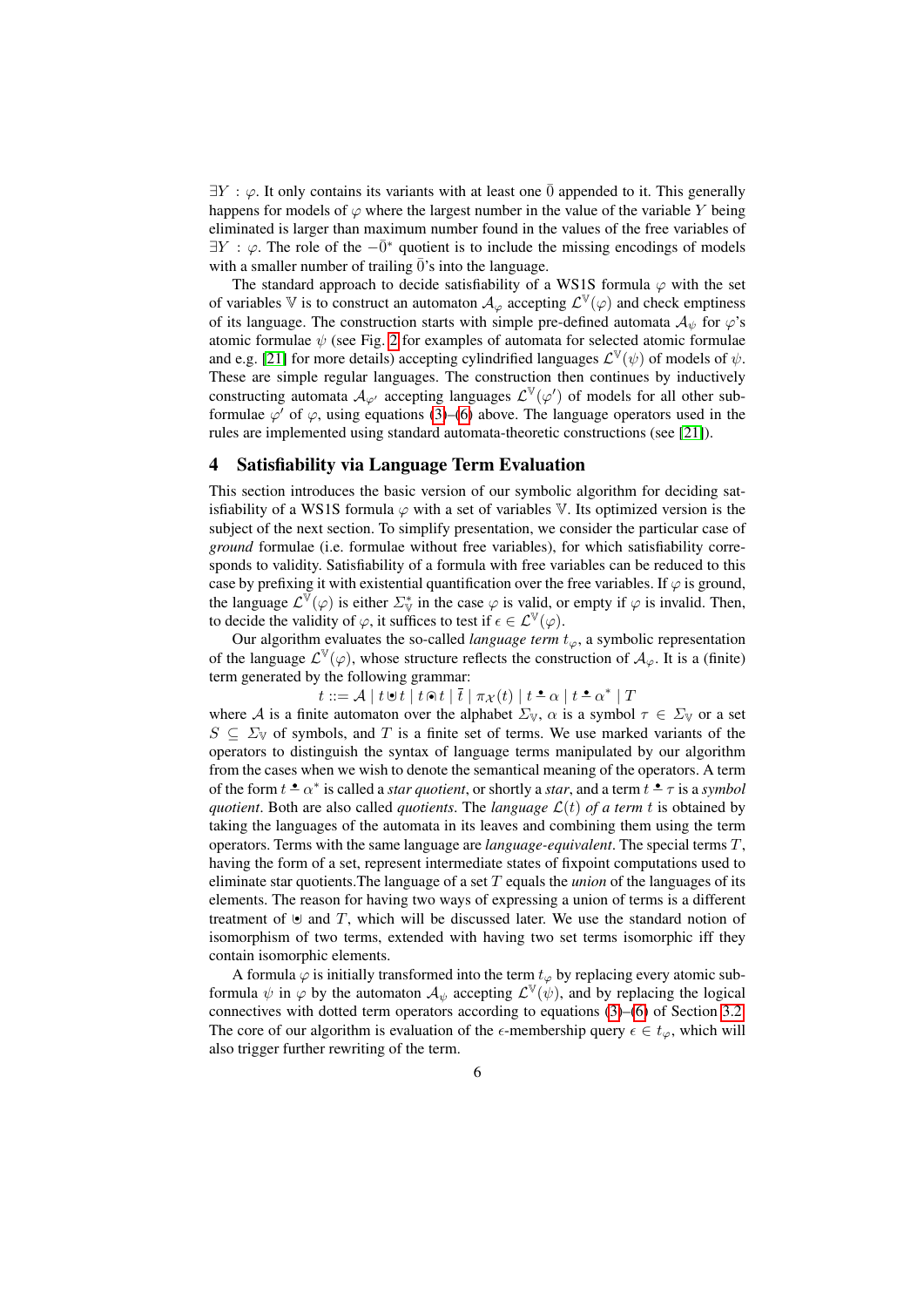$\epsilon \in T$  iff  $\epsilon \in t$  for some  $t \in T$  (7)

 $\epsilon \in t \cup t'$ iff  $\epsilon \in t$  or  $\epsilon \in t'$ (8)

 $\epsilon \in t \, \widehat{\bullet} \, t'$ iff  $\epsilon \in t$  and  $\epsilon \in t'$ (9)

<span id="page-6-10"></span><span id="page-6-9"></span><span id="page-6-4"></span><span id="page-6-3"></span><span id="page-6-2"></span><span id="page-6-1"></span><span id="page-6-0"></span> $\epsilon \in \overline{t}$  iff not  $\epsilon \in t$  (10)

the test towards the automata at the term's 
$$
\epsilon \in \pi_{\mathcal{X}}(t)
$$
 iff  $\epsilon \in t$  (11)  
leaves. Equivalence (12) then reduces it to  $\epsilon \in \mathcal{A}$  iff  $I(\mathcal{A}) \cap F(\mathcal{A}) \neq \emptyset$  (12)  
testing intersection of the initial states  $I(\mathcal{A})$  and the final states  $F(\mathcal{A})$  of an automaton

The  $\epsilon$ -membership query on a quotientfree term is evaluated using equivalences [\(7\)](#page-6-0) to  $(12)$ . Equivalences  $(7)$  to  $(11)$  reduce tests on terms to Boolean combinations of tests on their sub-terms and allow pushing

testing intersection of the initial states  $I(A)$  and the final states  $F(A)$  of an automaton. Equivalences [\(7\)](#page-6-0) to [\(11\)](#page-6-2) do not apply to quotients, which arise from quantified subformulae (cf. equation [\(6\)](#page-4-1) in Section [3.2\)](#page-4-3). A quotient is therefore (in the basic version) first rewritten into a language-equivalent quotient-free form. This rewriting corresponds to saturating the set of final states of an automaton in the explicit decision procedure with all states in their  $pre^*$ -image over  $\overline{0}$ . In our procedure, we use rules [\(13\)](#page-6-3) and [\(14\)](#page-6-4).

Rule [\(13\)](#page-6-3) transforms the term into  $\pi_{\mathcal{X}}(T) \triangleq \overline{0}^* \to \pi_{\mathcal{X}}(T \triangleq \pi_{\mathcal{X}}(\overline{0})^*)$  (13) a form in which a star quotient is applied on a plain set of terms rather than on a projection. A star quotient of a set is then eliminated using a fixpoint computation that saturates the set with all quotients of its elements wrt the set of symbols  $S = \pi_{\mathcal{X}}(\overline{0})$ . A single iteration is implemented using rule [\(14\)](#page-6-4). There,  $T\ominus S$  is the set  $\{t - \tau \mid$ 

 $T \triangleq S^* \rightarrow \begin{cases} T & \text{if } T \ominus S \sqsubseteq T \\ (T \cup (T \ominus S)) \triangleq S^* & \text{otherwise} \end{cases}$  $t \in T \wedge \tau \in S$  of quo- $T \triangleq S^* \rightarrow \begin{cases} I & \text{if } I \in S \subseteq I \\ (T \cup (T \ominus S)) \triangleq S^* \text{ otherwise} \end{cases}$  (14) tients of terms in  $T$  wrt sym-

bols of S. (Note that [\(14\)](#page-6-4) uses the identity  $S^* = \{\epsilon\} \cup S^*S$ .) Termination of the fixpoint computation is decided based on the subsumption relation  $\sqsubseteq$ , which is some relation that under-approximates language inclusion of terms. When the condition holds, then the language of T is stable wrt quotienting by S, i.e.  $\mathcal{L}(T) = \mathcal{L}(T - S^*)$ . In the basic algorithm, we use term isomorphism for  $\sqsubseteq$ ; later, we provide a more precise subsumption relation with a good trade-off between precision and cost. Note that an iteration of rule [\(14\)](#page-6-4) can be implemented efficiently by the standard worklist algorithm, which extends T only with quotients  $T' \ominus S$  of terms  $T'$  that were added to T in the previous iteration.

<span id="page-6-8"></span><span id="page-6-5"></span> $(t \cup t') \triangleq \tau \rightarrow (t \triangleq \tau) \cup (t' \triangleq \tau)$  (15)  $(t \cap t') \triangleq \tau \rightarrow (t \triangleq \tau) \cap (t' \triangleq \tau)$  (16)  $\overline{t} \cdot \overline{t} \rightarrow \overline{t} \cdot \overline{t}$  (17)  $\pi_{\mathcal{X}}(t)$  •  $\tau \rightarrow \pi_{\mathcal{X}}(t - \pi_{\mathcal{X}}(\tau))$  (18) The set  $T \ominus S$  introduces quotient terms of the form  $t - \tau$ , for  $\tau \in \Sigma_{\mathbb{V}}$ , which also need to be eliminated to facilitate the  $\epsilon$ membership test. This is done using rewriting rules [\(15\)](#page-6-5) to [\(19\)](#page-6-6), where  $pre[\tau](\mathcal{A})$  is  $\mathcal{A}$  with its set of final states F replaced by  $pre[\tau](F)$ .

<span id="page-6-7"></span><span id="page-6-6"></span> $\mathcal{A} \triangleq \tau \rightarrow \text{pre}[\tau](\mathcal{A})$  (19) If t is quotient-free, then rules  $(15)$ – $(18)$ applied to  $t - \tau$  push the symbol quotient down the structure of t towards the automata

in the leaves, where it is eliminated by rule  $(19)$ . Otherwise, if t is not quotient-free, it can be re-written using rules  $(13)$ – $(19)$ . In particular, if t is a star quotient of a quotient-free term, then the quotient-free form of  $t$  can be obtained by iterating rule [\(14\)](#page-6-4), combined with rules [\(15\)](#page-6-5)–[\(19\)](#page-6-6) to transform the new terms in  $T$  into a quotientfree form. Finally, terms with multiple quotients can be rewritten to the quotient-free form inductively to their structure. Every inductive step rewrites some star quotient of a quotient-free sub-term into the quotient-free form. Note that this procedure is bound to terminate since the terms generated by quotienting a star have the same structure as the original term, differing only in the states in their leaves. As the number of the states is finite, so is the number of the terms.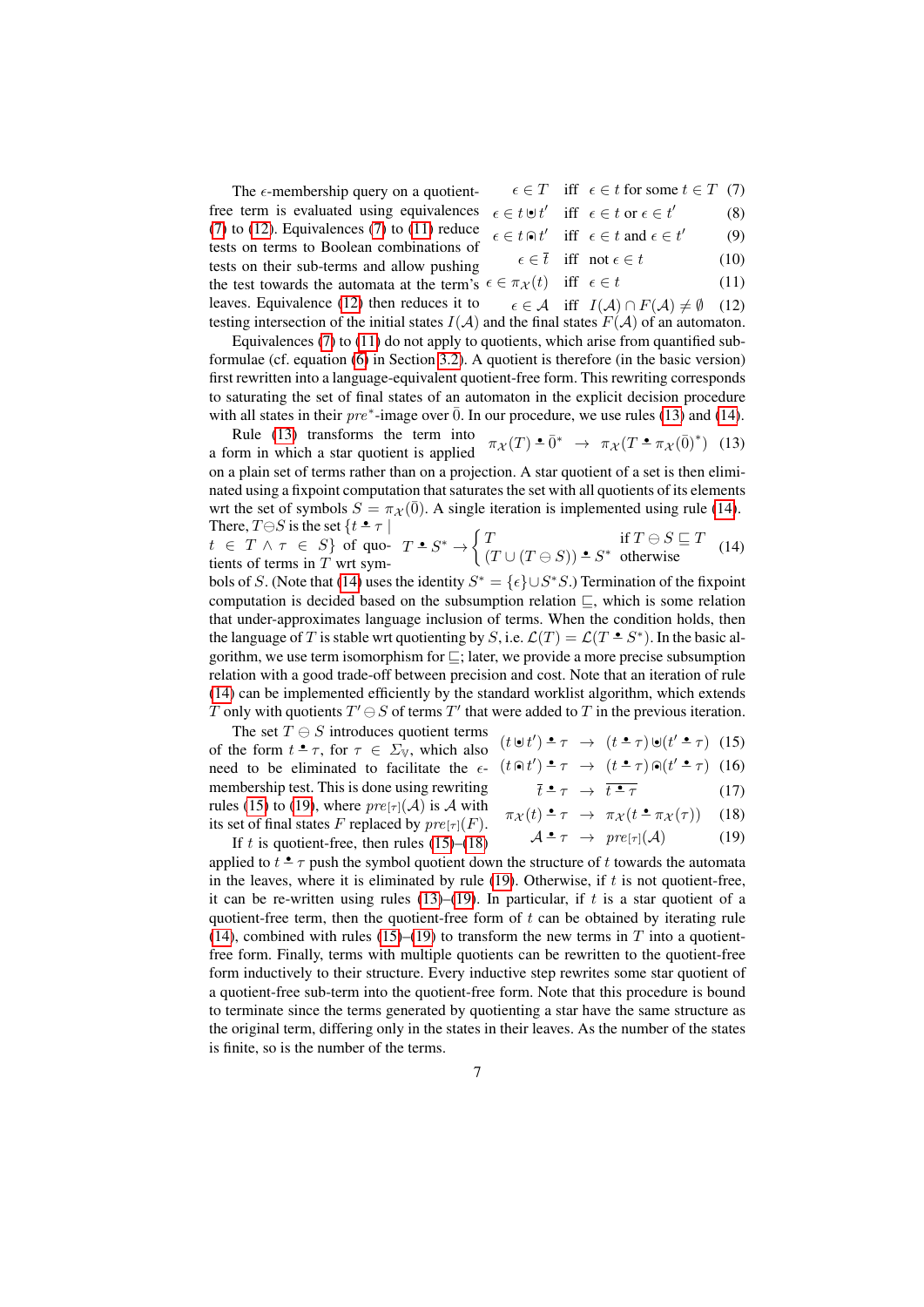

<span id="page-7-1"></span>Fig. 1. Example of deciding validity of the formula  $\varphi \equiv \exists X : Sing(X) \wedge (\exists Y : Y = X + 1)$ 

*Example 1.* We will show the workings of our procedure using an example of testing satisfiability of the formula  $\varphi \equiv \exists X.$  Sing $(X) \wedge (\exists Y. Y = X + 1)$ . We start by rewriting  $\varphi$  into a *term*  $t_{\varphi}$  representing its language  $\mathcal{L}^{\mathbb{V}}(\varphi)$ :

$$
t_\varphi \equiv \pi_X\big(\{\{q\} \mathbin{\widehat{\mathstrut{}} \mathbin{\circ\hspace{-3pt}}\pi_Y(\{t\} \mathbin{\stackrel{\bullet}{\mathstrut\bullet}} \pi_Y(\bar{0})^*)\} \mathbin{\stackrel{\bullet}{\mathstrut\bullet}} \pi_X(\bar{0})^*\big)
$$

(we have already used rule [\(13\)](#page-6-3) twice). In the example, a set R of states will denote an automaton obtained from  $\mathcal{A}_{\text{Sing}(X)}$  or  $\mathcal{A}_{Y=X+1}$  (cf. Fig. [2\)](#page-7-0) by setting the final states to R. Red nodes in the computation tree denote  $\epsilon$ -membership tests that failed



<span id="page-7-0"></span>Fig. 2. Example automata

and green nodes those that succeeded. Grey nodes denote tests that were not evaluated. As noted previously, it holds that  $\models \varphi$  iff  $\epsilon \in t_{\varphi}$ . The sequence of computation steps for determining the  $\epsilon$ -membership test is shown using the computation tree in Fig. [1.](#page-7-1) The nodes contain  $\epsilon$ -membership tests on terms and the test of each node is equivalent to a conjunction or disjunction of tests of its children. Leafs of the form  $\epsilon \in R$  are evaluated as testing intersection of  $R$  with the initial states of the corresponding automaton. In the example, we also use the *lazy evaluation* technique (described in Section [5.2\)](#page-9-0), which allows us to evaluate  $\epsilon$ -membership tests on partially computed fixpoints.

The computation starts at the root of the tree and proceeds along the edges in the order given by their circled labels. Edges  $(2)$  and  $(4)$  were obtained by a partial unfolding of a fixpoint computation by rule  $(14)$  and immediately applying  $\epsilon$ -membership test on the obtained terms. After step  $\circled{3}$ , we conclude that  $\epsilon \notin \{q\}$  since  $\{p\} \cap \{q\} = \emptyset$ , which further refutes the whole conjunction below  $(2)$ , so the overall result depends on the sub-tree starting by  $(4)$ . The steps  $(5)$  and  $(9)$  are another application of rule [\(14\)](#page-6-4), which transforms  $\pi_X(\vec{0})$  to the symbols  $\begin{bmatrix} x : 0 \\ Y : 0 \end{bmatrix}$  and  $\begin{bmatrix} x : 1 \\ Y : 0 \end{bmatrix}$  respectively. The branch  $\vec{S}$ pushes the  $\triangleq \begin{bmatrix} X : 0 \\ Y : 0 \end{bmatrix}$  quotient to the leaf term using rules [\(16\)](#page-6-8) and [\(9\)](#page-6-9) and eventually fails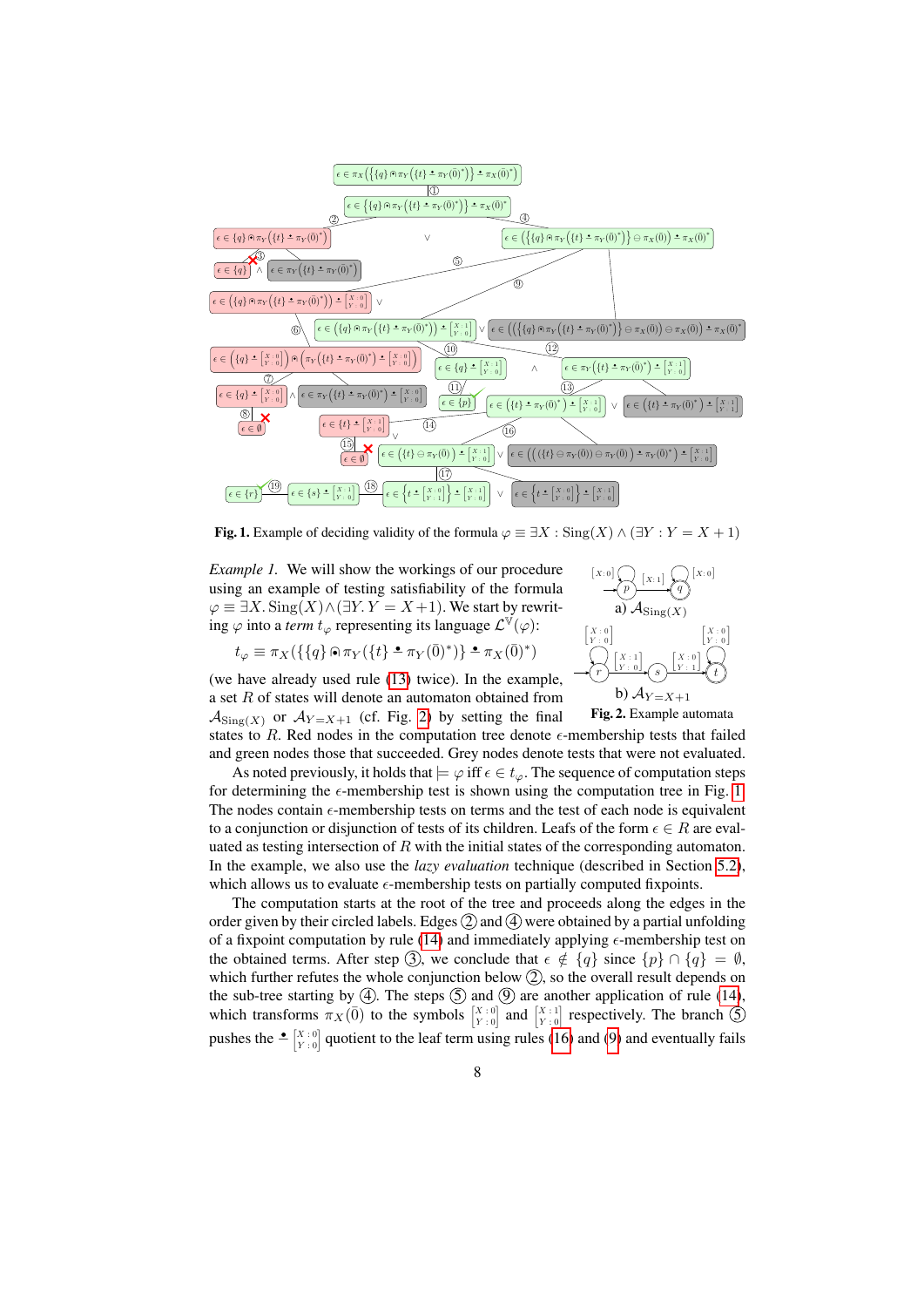because the predecessors of  $\{q\}$  over the symbol  $\begin{bmatrix} X : 0 \\ Y : 0 \end{bmatrix}$  in  $\mathcal{A}_{\text{Sing}(X)}$  is the empty set. On the other hand, the evaluation of the branch  $\circled{9}$  continues using rule [\(16\)](#page-6-8), succeeding in the branch (10). The branch (12) is further evaluated by projecting the quotient  $\triangleq$   $\begin{bmatrix} x & 1 \\ Y & 0 \end{bmatrix}$ wrt Y (rule [18\)](#page-6-7) and unfolding the inner star quotient zero times  $(14)$ , failed) and once  $(16)$ . The unfolding of one symbol eventually succeeds in step  $(19)$ , which leads to concluding validity of  $\varphi$ . Note that thanks to the lazy evaluation, none of the fixpoint computations had to be fully unfolded.  $\Box$ 

## 5 An Efficient Algorithm

In this section, we show how to build an efficient algorithm based on the symbolic term rewriting approach from Section [4.](#page-5-0) The optimization opportunities offered by the symbolic approach are to a large degree orthogonal to those of the explicit approach. The main difference is in the available techniques for reducing the explored automata state space. While the explicit construction in MONA profits mainly from calling *automata minimization* after every step of the inductive construction, the symbolic algorithm can use generalized *subsumption* and *lazy evaluation*. None of the two approaches seems to be compatible with both these techniques (at least in their pure variant, disregarding the possibility of a combination of the two approaches discussed below).

*Efficient data structures* have a major impact on performance of the decision procedure. The efficiency of the explicit procedure implemented in MONA is to a large degree due to the BDD-based representation of automata transition relations. BDDs compactly represent transition functions over large alphabets and provide efficient implementation of operations needed in the explicit algorithm. Our symbolic algorithm can, on the other hand, benefit from a representation of terms as DAGs where all occurrences of the same sub-term are represented by a unique DAG node. Moreover, we assume the nodes to be associated with languages rather than with concrete terms (allowing the term associated with a node to change during its further processing, without a need to transform the DAG structure as long as the language of the term does not change).

We also show that despite our algorithm uses a completely different data structure than the explicit one, it can still exploit a BDD-based representation of transitions of the automata in the leaves of terms. Moreover, our symbolic algorithm can also be *combined* with the explicit algorithm. Particularly, it turns out that, sometimes, it pays off to translate to automata sub-formulae larger than the atomic ones. Our procedure can then be viewed as an extension of MONA that takes over once MONA stops managing. Lastly, optimizations on the level of formulae often have a huge impact on the performance of our algorithm. The technique that we found most helpful is the so-called *anti-prenexing*. We elaborate on all these optimizations in the rest of this section.

#### 5.1 Subsumption

Our first technique for reducing the explored state space is based on the notion of *subsumption* between terms, which is similar to the subsumption used in antichain-based universality and inclusion checking over finite automata [\[10\]](#page-15-9). We define subsumption as the relation  $\mathcal{L}_s$  on terms that is given by equivalences [\(20\)](#page-9-1)–[\(25\)](#page-9-2). Notice that, in rule [\(20\)](#page-9-1), all terms of  $T$  are tested against all terms of  $T'$ , while in rule [\(21\)](#page-9-3), the left-hand side term  $t_1$  is not tested against the right-hand side term  $t_2$  (and similarly for  $t_2$  and  $t_1'$ ).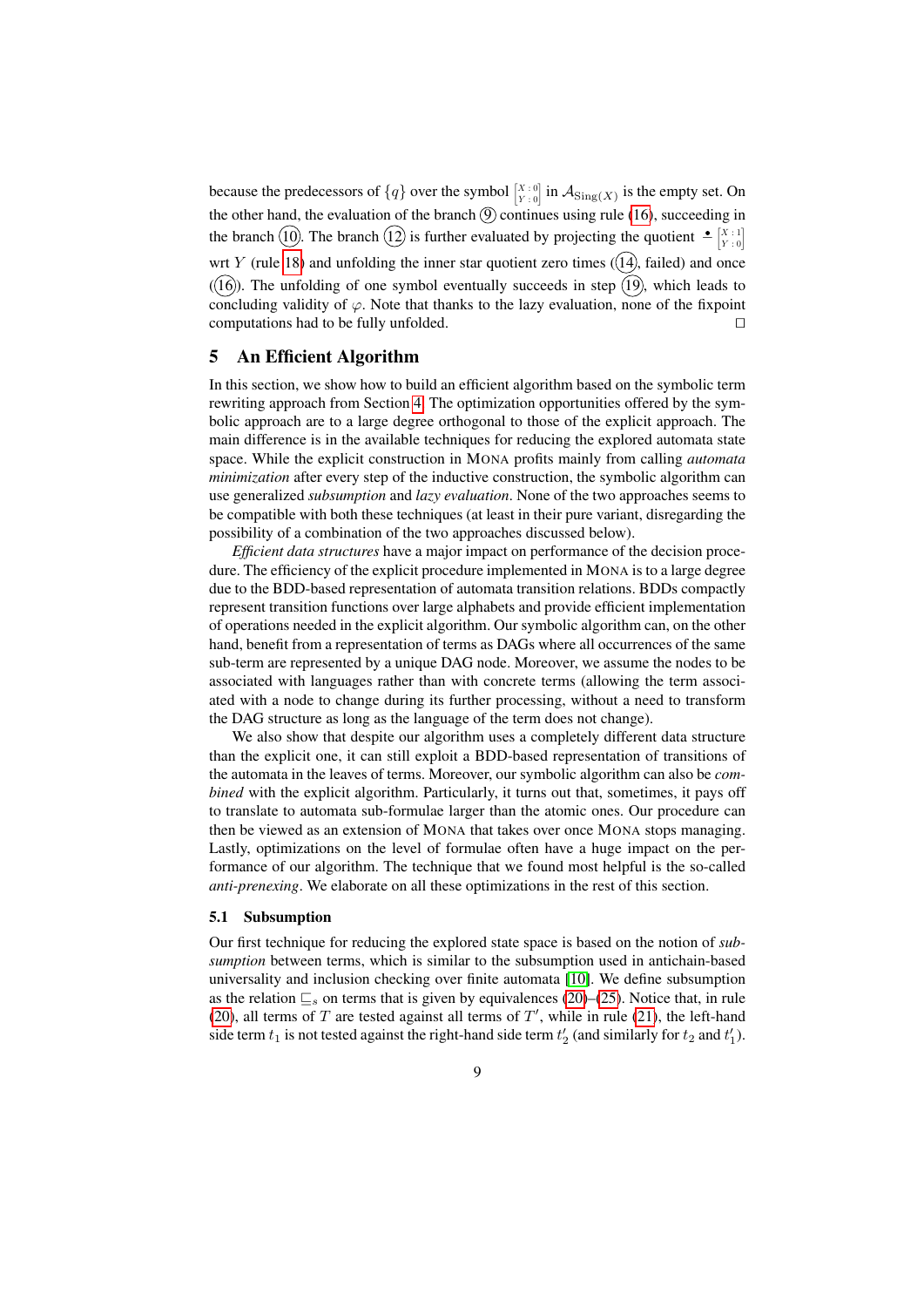The reason why ⊎ is ordersensitive is that the terms on different sides of the ∪ are assumed to be built from automata with disjoint sets of states (originating from different sub-formulae of the original formula), and hence the subsumption test on

- <span id="page-9-5"></span><span id="page-9-3"></span><span id="page-9-1"></span> $T \sqsubseteq_s T'$  iff  $\forall t \in T \exists t' \in T' : t \sqsubseteq_s t'$  (20)
- $t_1 \cup t_2 \sqsubseteq_s t'_1 \cup t'_2$  iff  $t_1 \sqsubseteq_s t'_1$  and  $t_2 \sqsubseteq_s t'_2$ (21)
- $t_1 \cap t_2 \sqsubseteq_s t'_1 \cap t'_2$  iff  $t_1 \sqsubseteq_s t'_1$  and  $t_2 \sqsubseteq_s t'_2$ (22)
	- $\overline{t} \sqsubseteq_s \overline{t'}$  iff  $t \sqsupseteq_s t'$ (23)
- $\pi_{\mathcal{X}}(t) \sqsubseteq_s \pi_{\mathcal{X}}(t')$  iff  $t \sqsubseteq_s t'$ (24)

<span id="page-9-4"></span><span id="page-9-2"></span>
$$
\mathcal{A} \sqsubseteq_s \mathcal{A}' \text{ iff } F(\mathcal{A}) \subseteq F(\mathcal{A}') \tag{25}
$$

them can never conclude positively. The subsumption under-approximates language inclusion and can therefore be used for  $\sqsubseteq$  in rule [\(14\)](#page-6-4). It is far more precise than isomorphism and its use leads to an earlier termination of fixpoint computations.

 $T \to T \setminus \{t\}$  if there is  $t' \in T \setminus \{t\}$  with  $t \sqsubseteq_s t'$  (26) Moreover,  $\sqsubseteq_s$  can be used to prune star quotient terms  $T - S^*$  while preserving their language. Since the semantics of the set T is the union of the languages of its elements, then elements subsumed by others can be removed while preserving the language. T can thus be kept in the form of an *antichain* of  $\mathbb{Z}_s$ -incomparable terms. The pruning corresponds to using the rewriting rule [\(26\)](#page-9-4).

#### <span id="page-9-0"></span>5.2 Lazy Evaluation

The top-down nature of our technique allows us to postpone evaluation of some of the computation branches in case the so-far evaluated part is sufficient for determining the result of the evaluated  $\epsilon$ -membership or subsumption test. We call this optimization *lazy evaluation*. A basic variant of lazy evaluation *short-circuits* elimination of quotients from branches of  $\Theta$  and  $\Theta$ . When testing whether  $\epsilon \in t \Theta t'$  (rule [\(8\)](#page-6-10)), we first evaluate, e.g., the test  $\epsilon \in t$ , and when it holds, we can completely avoid exploring  $t'$ and evaluating quotients there. When testing  $\epsilon \in t \cap t'$ , we can proceed analogously if one of the two terms is shown not to contain  $\epsilon$ . Rules [\(21\)](#page-9-3) and [\(22\)](#page-9-5) offer similar opportunities for short-circuiting evaluation of subsumption of ∪ and ∩.

Let us note that subsumption is in a different position than  $\epsilon$ -membership since correctness of our algorithm depends on the precision of the  $\epsilon$ -membership test, but subsumption may be evaluated in any way that under-approximates inclusion of languages of terms (and over-approximates isomorphism in order to guarantee termination). Hence,  $\epsilon$ -membership test must enforce eliminating quotients until it can conclude the result, while there is a choice in the case of the subsumption. If subsumption is tested on quotients, it can either eliminate them, or it can return the (safe) negative answer. However, this choice comes with a trade-off. Subsumption eliminating quotients is more expensive but also more precise. The higher precision allows better pruning of the state space and earlier termination of fixpoint computation, which, according to our empirical experience, pays off.

Lazy evaluation can also reduce the number of iterations of a star. The iterations can be computed *on demand*, only when required by the tests. The idea is to try to conclude a test  $\epsilon \in T$   $\triangleq S^*$  based on the intermediate state T of the fixpoint computation. This can be done since  $\mathcal{L}(T)$  always under-approximates  $\mathcal{L}(T \triangleq S^*)$ , hence if  $\epsilon \in \mathcal{L}(T)$ , then  $\epsilon \in \mathcal{L}(T - S^*)$ . Continuing the fixpoint computation is then unnecessary.

The above mechanism alone is, however, rather insufficient in the case of nested stars. Assume that an inner star fixpoint computation was terminated in a state  $T \triangleq S^*$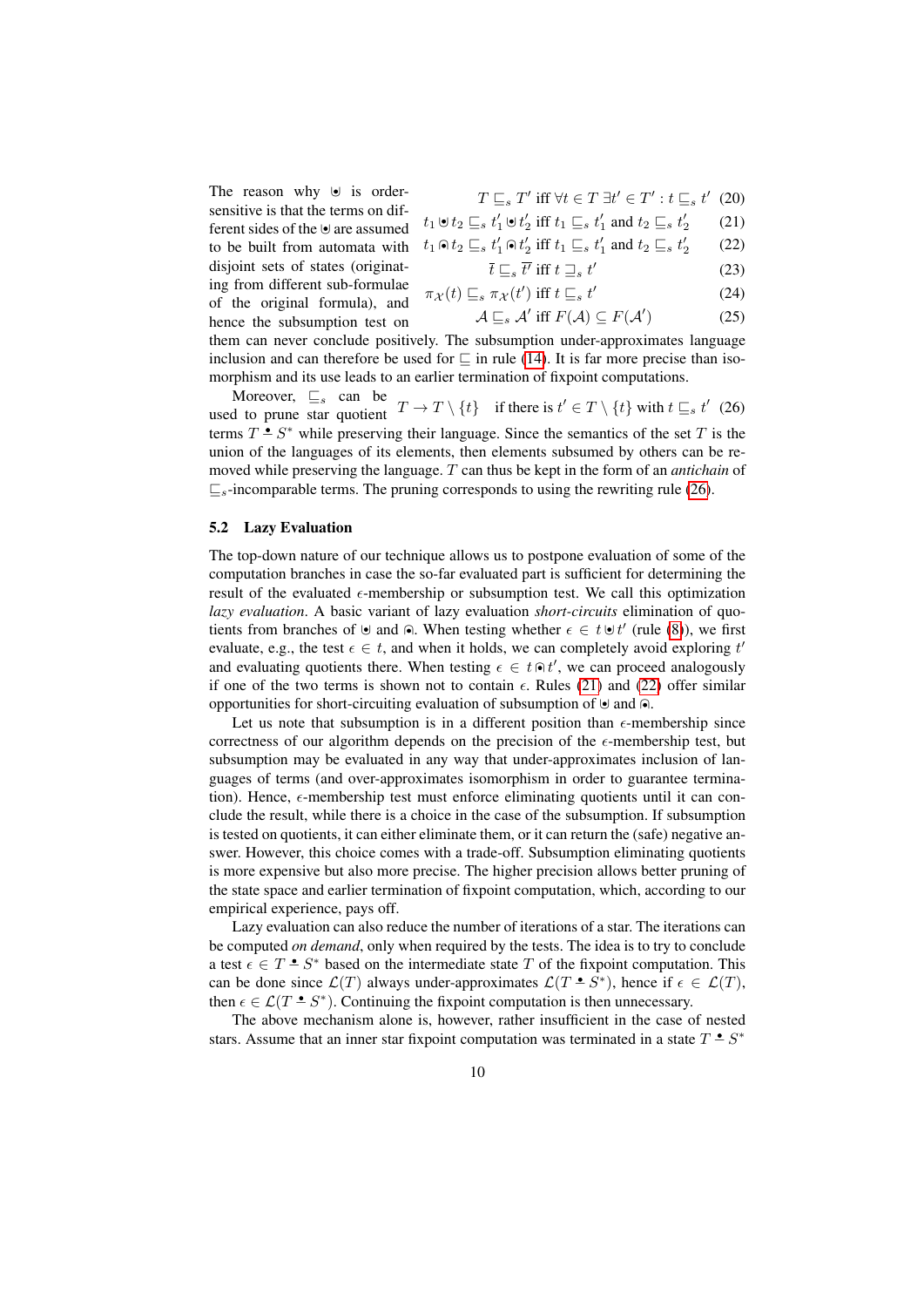when  $\epsilon$  was found in T for the first time. Every unfolding of an outer star then propagates  $\bullet$   $\tau$  quotients towards  $T \bullet S^*$ . We have, however, no way of eliminating it from  $(T - S^*)$  •  $\tau$  other than finishing the unfolding of  $T - S^*$  first (which eliminates the inner star). The need to fully unfold  $T \triangleq S^*$  would render the earlier lazy evaluation of the  $\epsilon$ -membership test worthless. To remove this deficiency, we need a way of eliminating the  $\text{-} \tau$  quotient from the intermediate state of  $T \text{-} S^*$ .

<span id="page-10-1"></span><span id="page-10-0"></span> $T \triangleq S^* \rightarrow T \triangleq S^* \succcurlyeq T$  (27)  $\epsilon \in t \succcurlyeq t'$  if  $\epsilon \in t'$ (28)  $t \geq T \not\sqsubseteq_s t'$  if  $T \not\sqsubseteq_s t'$  (29)  $t \geq T \sqsupseteq_s t'$  if  $T \sqsupseteq_s t'$  (30) The elimination is achieved by letting the star quotient  $T \triangleq S^*$  explicitly "publish" its intermedi-ate state T using rule [\(27\)](#page-10-0). The symbol  $\succeq$  is read as "*is under-approximated by*." Rules [\(28\)](#page-10-1)–[\(30\)](#page-10-2) allow to conclude  $\epsilon$ -membership and subsumption by testing the under-approximation on its right-hand side (notice the distinction between "if" and the "iff" used in the rules earlier).

<span id="page-10-3"></span><span id="page-10-2"></span>Symbol quotients that come  $(t \geq T) - S \to ((t \geq T) - S) \geq T \ominus S$  (31) from the unfolding of an outer star can be evaluated on the approximation too using rule [\(31\)](#page-10-3), which then applies the symbol-set quotient on the approximation  $T$  of the inner term  $t$ , and publishes the result on the right-hand side of  $\succeq$ . The left-hand side still remembers the original term  $t \triangleq S$ .

<span id="page-10-4"></span>date in the case an inner term t spawns a new, more precise  $T \ge T' \to T$  (32) Terms arising from rules [\(27\)](#page-10-0) and [\(31\)](#page-10-3) allow an efficient upapproximation. In the process, rule [\(32\)](#page-10-4) is used to remove old outdated approximations.

We will explain the working of the rules and their efficient implementation on an evaluation from Example 1. Note that in Example 1, the partial unfoldings of the fixpoints that are tested for  $\epsilon$ -membership are under-approximations of a star quotient term. For instance, branch (14) corresponds to testing  $\epsilon$ -membership in the rightmost approximation of the term  $\left( \left( \left( \{t\} - \pi_Y(\overline{0})^* \right) \succcurlyeq \{t\} \right) - \left[ \begin{smallmatrix} x & 1 \\ Y & 0 \end{smallmatrix} \right] \succcurlyeq \{t\} - \left[ \begin{smallmatrix} x & 1 \\ Y & 0 \end{smallmatrix} \right]$  by rule [\(28\)](#page-10-1) (the branch determines that  $\epsilon \notin \{t\}$   $\stackrel{\bullet}{=}$   $\begin{bmatrix} X : 1 \\ Y : 0 \end{bmatrix}$ ). The result of  $\widehat{A}$  cannot conclude the top-level  $\epsilon$ -membership test because  $\{t\}$   $\stackrel{\bullet}{=}$   $\begin{bmatrix} X : 1 \\ Y : 0 \end{bmatrix}$  is just an under-approximation of  $(\lbrace t \rbrace - \pi_Y(\overline{0})^*) - \lbrack \frac{X:1}{Y:0} \rbrack$ . Therefore, we need to compute a better approximation of the term and try to conclude the test on it. We compute it by first applying rule [\(32\)](#page-10-4) twice to discard obsolete approximations ( $\{t\}$  and  $\{t\}$   $\stackrel{\bullet}{=}$   $\begin{bmatrix} X : 1 \\ Y : 0 \end{bmatrix}$ ), followed by applying rule [\(14\)](#page-6-4) to replace  $(\{t\} - \pi_Y(\overline{0})^*) - \left[\begin{matrix} x & 1 \\ Y & 0 \end{matrix}\right]$  with  $((\{t\} \cup (\{t\} \oplus \pi_Y(\overline{0}))) - \pi_Y(\overline{0})^*) - \left[\begin{matrix} x & 1 \\ Y & 0 \end{matrix}\right]$ . Let  $\beta = \{t\} \cup (\{t\} \ominus \pi_Y(\overline{0}))$ . Then, using rules [\(27\)](#page-10-0) and [\(31\)](#page-10-3), we can rewrite the term  $\left(\beta \triangleq \pi_Y(\overline{0})^*\right) \triangleq \left[\begin{smallmatrix} x & : & 1 \\ Y & : & 0 \end{smallmatrix}\right]$  into  $\left(\left(\beta \triangleq \pi_Y(\overline{0})^*\succcurlyeq \beta\right) \triangleq \left[\begin{smallmatrix} x & : & 1 \\ Y & : & 0 \end{smallmatrix}\right] \succcurlyeq \beta \ominus \left[\begin{smallmatrix} x & : & 1 \\ Y & : & 0 \end{smallmatrix}\right]$ , where  $\beta \ominus \left[\begin{smallmatrix} x & : & 1 \\ Y & : & 0 \end{smallmatrix}\right]$ is the approximation used in step (16), and re-evaluate the  $\epsilon$ -membership test on it.

Implemented naïvely, the computation of subsequent approximations of fixpoints would involve a lot of redundancy, e.g., in  $\beta = \begin{bmatrix} x & 1 \\ Y & 0 \end{bmatrix}$  we would need to recompute the term  $\{t\}$   $\triangleq$   $\begin{bmatrix} x : 1 \\ Y : 0 \end{bmatrix}$ , which was already computed in step  $\overline{(15)}$ . The mechanism can, however, be implemented efficiently so that it completely avoids the redundant computations. Firstly, we can maintain a cache of already evaluated terms and never evaluate the same term repeatedly. Secondly, suppose that a term  $t - S^*$  has been unfolded several times into intermediate states  $(T_1 = \{t\}) - S^*, T_2 - S^*, \dots, T_n - S^*$ . One more unfolding using [\(14\)](#page-6-4) would rewrite  $T_n$   $\bullet$   $S^*$  into  $T_{n+1} = (T_n \cup (T_n \ominus S))$   $\bullet$   $S^*$ . When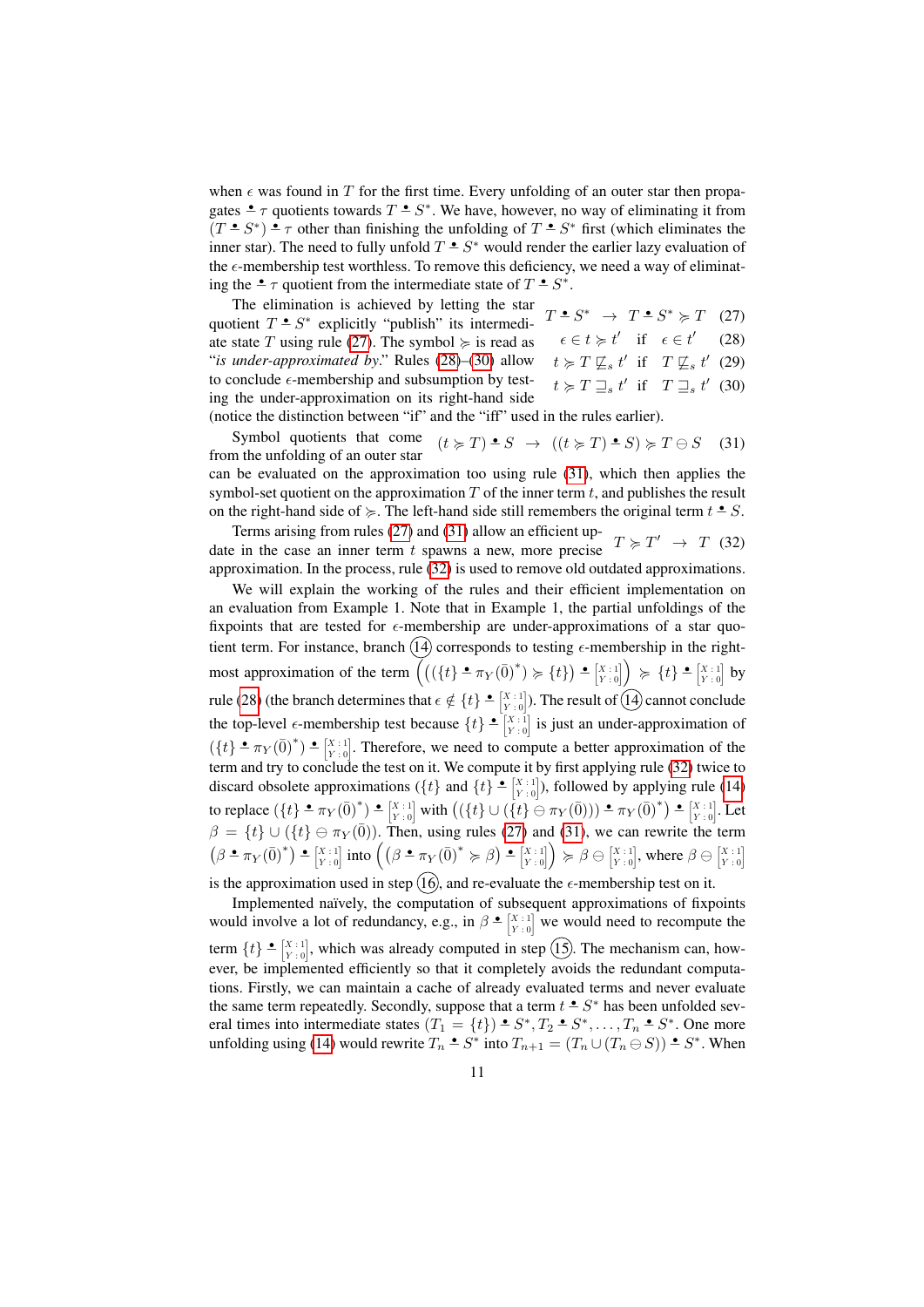computing the set  $T_n \ominus S$ , however, we do not need to consider the whole set  $T_n$ , but only those elements that are in  $T_n$  and are not in  $T_{n-1}$  (since  $T_n = T_{n-1} \cup (T_{n-1} \ominus S)$ , all elements of  $T_{n-1} \ominus S$  are already in  $T_n$ ). Thirdly, in the DAG representation of terms described in Section [5.3,](#page-11-0) a term  $(T \cup (T \ominus S))$   $\triangleq S^* \succcurlyeq T \cup (T \ominus S)$  is represented by the set of terms obtained by evaluating  $T \ominus S$ , a pointer to the term  $T \triangleq S^*$  (or rather to its associated DAG node), and the set of symbols  $S$ . The cost of keeping the history of quotienting together with the under-approximation (on the right-hand side of  $\succcurlyeq$ ) is hence only a pointer and a set of symbols.

## <span id="page-11-0"></span>5.3 Efficient Data Structures

We describe two important techniques used in our implementation that concern (1) representation of terms and (2) utilisation of BDD-based symbolic representation of transition functions of automata in the leaves of the terms.

*Representation of language terms.* We keep the term in the form of a DAG such that all isomorphic instances of the same term are represented as a unique DAG node, and, moreover, when a term is rewritten into a language-equivalent one, it is still associated with the same DAG node. Newly computed sub-terms are always first compared against the existing ones, and, if possible, associated with an existing DAG node of an existing isomorphic term. The fact that isomorphic terms are always represented by the same DAG node makes it possible to test isomorphism of a new and previously processed term efficiently—it is enough to test that their direct sub-terms are represented by identical DAG nodes (let us note that we do not look for language equivalent terms because of the high cost of such a check).

We also cache results of membership and subsumption queries. The key to the cache is the identity of DAG nodes, not the represented sub-terms, which has the advantage that results of tests over a term are available in the cache even after it is rewritten according to  $\rightarrow$  (as it is still represented by the same DAG node). The cache together with the DAG representation is especially efficient when evaluating a new subsumption or  $\epsilon$ membership test since although the result is not in the cache, the results for its sub-terms often are. We also maintain the cache of subsumptions closed under transitivity.

*BDD-based symbolic automata.* Coping with large sets of symbols is central for our algorithm. Notice that rules [\(14\)](#page-6-4) and [\(18\)](#page-6-7) compute a quotient for each of the symbols in the set  $\pi_{\mathcal{X}}(\tau)$  separately. Since the number of the symbols is  $2^{|\mathcal{X}|}$ , this can easily make the computation infeasible.

MONA resolves this by using a BDD-based symbolic representation of transition relations of automata as follows: The alphabet symbols of the automata are assignments of Boolean values to the free variables  $X_1, \ldots, X_n$  of a formula. The transitions leading from a state q can be expressed as a function  $f_q : 2^{\{X_1, \ldots, X_n\}} \rightarrow Q$  from all assignments to states such that  $(q, \tau, q') \in \delta_q$  iff  $f_q(\tau) = q'$ . The function  $f_q$  is encoded as a multi-terminal BDD (MTBDD) with variables  $X_1, \ldots, X_n$  and terminals from the set  $Q$  (essentially, it is a DAG where a path from the root to a leaf encodes a set of transitions). The BDD apply operation is then used to efficiently implement the computation of successors of a state via a large set of symbols, and to facilitate essential constructions such as product, determinization, and minimization. We use MONA to create automata in leaves of our language terms. To fully utilize their BDD-based symbolic representation, we had to overcome the following two problems.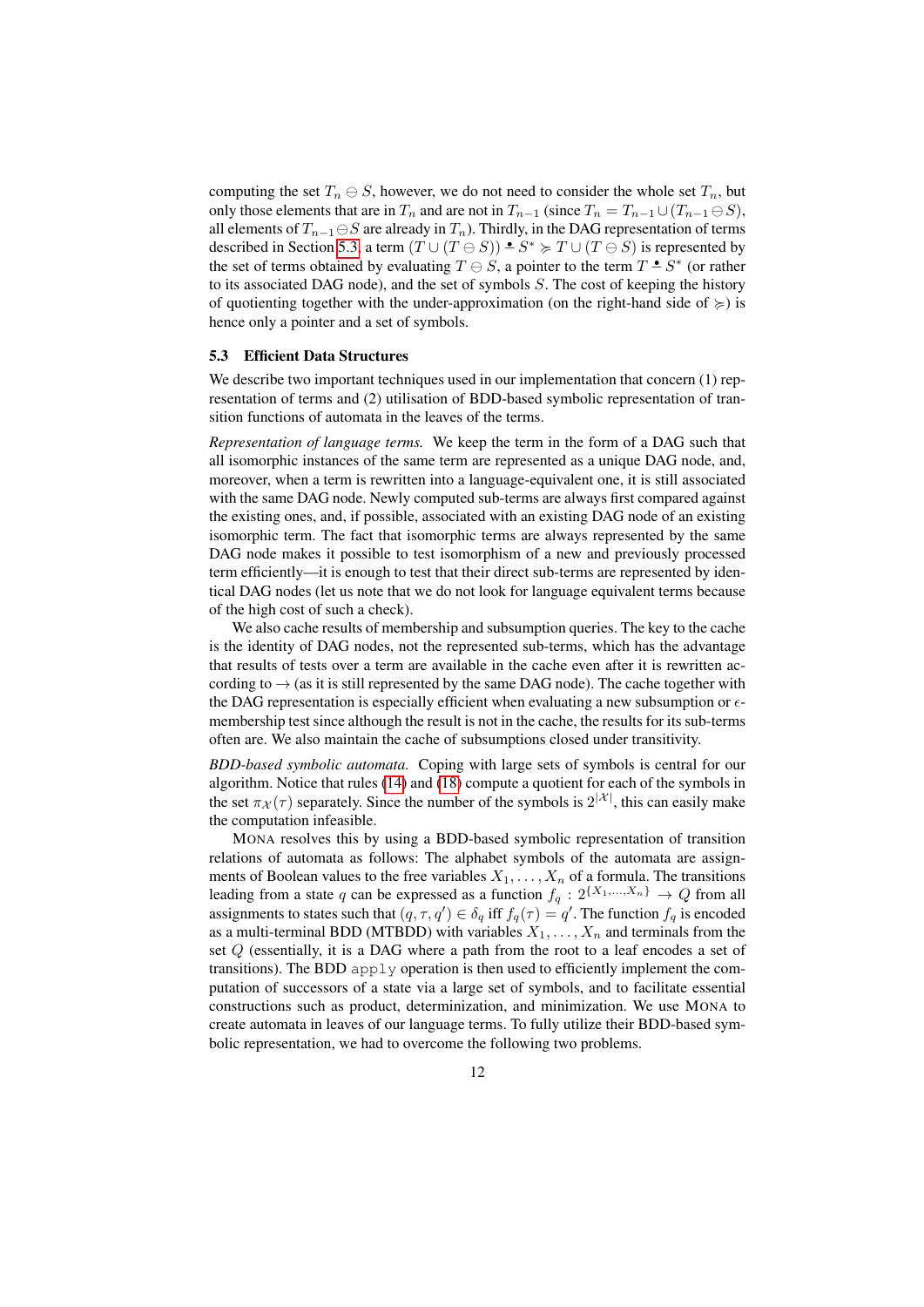First, our algorithm computes predecessors of states, while the BDDs of MONA are meant to compute successors. To use apply to compute backwards, the BDDs would have to be turned into a representation of the inverted transition function. This is costly and, according to our experience, prone to produce much larger BDDs. We have resolved this by only inverting the edges of the original BDDs and by implementing a variant of apply that runs upwards from the leaves of the original BDDs, against the direction of the original BDD edges. It cannot be as efficient as the normal apply because, unlike standard BDDs, the DAG that arises by inverting BDD edges is nondeterministic, which brings complications. Nevertheless, it still allows an efficient implementation of *pre* that works well in our implementation.

A more fundamental problem we are facing is that our algorithm can use apply to compute predecessors over the compact representation provided by BDDs only on the level of explicit automata in the leaves of terms. The symbols generated by projection during evaluation of complex terms must be, on the contrary, enumerated explicitly. For instance, the projection  $\pi_{\mathcal{X}}(t)$  with  $\mathcal{X} = \{X_1, \ldots, X_n\}$  generates  $2^n$  symbols, with no obvious option for reduction. The idea to overcome this explosion is to treat nodes of BDDs as regular automata states. Intuitively, this means replacing words over  $\Sigma_{\mathcal{X}}$  that encode models of formulae by words over the alphabet  $\{0, 1\}$ : every symbol  $\tau \in \Sigma_{\mathcal{X}}$  is replaced by the *string*  $\tau$  over  $\{0, 1\}$ . Then, instead of computing a quotient over, e.g., the set  $\pi_{\mathcal{X}}(\overline{0})$  of the size  $2^n$ , we compute only quotients over the 0's and 1's. Each quotienting takes us only one level down in the BDDs representing the transition relation of the automata in the leaves of the term. For every variable  $X_i$ , we obtain terms over nodes on the i-th level of the BDDs as  $-0$  and  $-1$  quotients of the terms at the level  $i - 1$ . The maximum number of terms in each level is thus  $2^i$ . In the worst case, this causes roughly the same blow-up as when enumerating the "long" symbols. The advantage of this techniques is, however, that the blow-up can now be dramatically reduced by using subsumption to prune sets of terms on the individual BDD levels.

#### <span id="page-12-0"></span>5.4 Combination of Symbolic and Explicit Algorithms

It is possible to replace sub-terms of a language term by a language-equivalent automaton built by the explicit algorithm before starting the symbolic algorithm. The main benefit of this is that the explicitly constructed automata have a simpler flat structure and can be minimized. The minimization, however, requires to explicitly construct the whole automaton, which might, despite the benefit of minimization, be a too large overhead. The combination hence represents a trade-off between the lazy evaluation and subsumption of the symbolic algorithm, and minimization and flat automata structure of the explicit one. The overall effect depends on the strategy of choice of the sub-formulae to be translated into automata, and, of course, on the efficiency of the implementation of the explicit algorithm (where we can leverage the extremely efficient implementation of MONA). We mention one particular strategy for choosing sub-formulae in Section [6.](#page-13-0)

## 5.5 Anti-prenexing

Before rewriting an input formula to a symbolic term, we pre-process the formula by moving quantifiers down by several language-preserving identities (which we call *antiprenexing*). We, e.g., change  $\exists X$ . ( $\varphi \land \psi$ ) into  $\varphi \land (\exists X, \psi)$  if X is not free in  $\varphi$ . Moving a quantifier down in the abstract syntax tree of a formula speeds up the fixpoint computation induced by the quantifier. In effect, one costlier fixpoint computation is replaced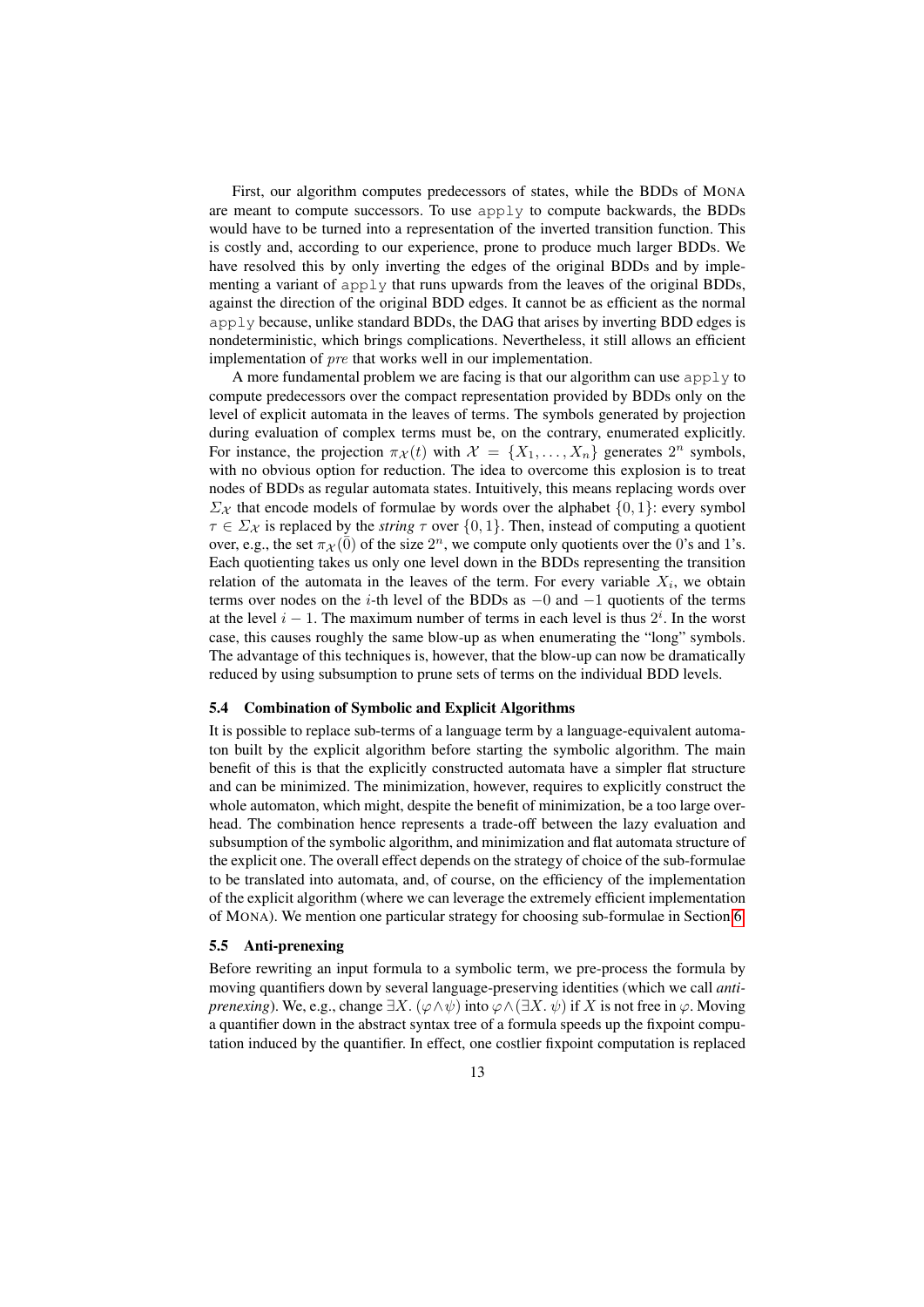by several cheaper computations in the sub-formulae. This is almost always helpful since if the original fixpoint computation unfolds, e.g., a union of two terms, the two fixpoint computations obtained by anti-prenexing will each unfold only one operand of the union. The number of union terms in the original fixpoint is roughly the product of the numbers of terms in the simpler fixpoints. Further, in order to push quantifiers even deeper into the formula, we reorder the formula by several heuristics (e.g. group subformulae with free occurrences of the same variable in a large conjunction) and move negations down in the structure towards the leaves using De Morgan's laws.

#### <span id="page-13-0"></span>6 Experiments

We have implemented the proposed approach in a prototype tool  $GASTON<sup>3</sup>$  $GASTON<sup>3</sup>$  $GASTON<sup>3</sup>$ , Our tool uses the front-end of MONA to parse input formulae, to construct their abstract syntax trees, and also to construct automata for sub-formulae (as mentioned in Section [5.4\)](#page-12-0). From several heuristics for choosing the sub-formulae to be converted to automata by MONA, we converged to converting only quantifier free sub-formulae and negations of innermost quantifiers to automata since MONA can usually handle them without any explosion. GASTON, together with all the benchmarks described below and their detailed results, is freely available [\[22\]](#page-16-2).

We compared GASTON's performance with that of MONA, DWINA implementing our older approach [\[18\]](#page-15-17), TOSS implementing the method of [\[19\]](#page-15-18), and the implementations of the decision procedures of [\[20\]](#page-16-0) and [\[15\]](#page-15-14) (which we denote as COALG and SFA, respectively).[4](#page-13-2) In our experiments, we consider formulae obtained from various formal verification tasks as well as parametric families of formulae designed to stress-test WS1S decision procedures.[5](#page-13-3) We performed the experiments on a machine with the Intel Core i7-2600@3.4 GHz processor and 16 GiB RAM running Debian GNU/Linux.

<span id="page-13-4"></span>

| <b>Table 1.</b> UABE experiments |      |              |          |              |  |  |
|----------------------------------|------|--------------|----------|--------------|--|--|
| Formula                          |      | <b>MONA</b>  | GASTON   |              |  |  |
|                                  | Time | <b>Space</b> | Time     | <b>Space</b> |  |  |
| $a-a$                            | 1.71 | 30 25 3      | $>_{2m}$ | $>_{2m}$     |  |  |
| ex10                             | 7.71 | 131 835      | 12.67    | 82 236       |  |  |
| ex11                             | 4.40 | 2393         | 0.18     | 4156         |  |  |
| ex12                             | 0.13 | 2591         | 6.31     | 68 159       |  |  |
| ex13                             | 0.04 | 2601         | 1.19     | 16883        |  |  |
| ex16                             | 0.04 | 3 3 8 4      | 0.28     | 3960         |  |  |
| ex17                             | 3.52 | 165 173      | 0.17     | 3952         |  |  |
| ex18                             | 0.27 | 19463        | $>_{2m}$ | $>_{2m}$     |  |  |
| ex2                              | 0.18 | 26565        | 0.01     | 1841         |  |  |
| ex20                             | 1.46 | 1077         | 0.27     | 12 2 6 6     |  |  |
| ex21                             | 1.68 | 30 25 3      | $>_{2m}$ | $>_{2m}$     |  |  |
| ex4                              | 0.08 | 6797         | 0.50     | 22442        |  |  |
| ex6                              | 4.05 | 27903        | 22.69    | 132848       |  |  |
| ex7                              | 0.90 | 857          | 0.01     | 594          |  |  |
| ex8                              | 7.69 | 106 555      | 0.03     | 1624         |  |  |
| ex9                              | 7.16 | 586447       | 9.41     | 412417       |  |  |
| fib                              |      | 8128         | 24.19    | 126 688      |  |  |

Table [1](#page-13-4) contains results of our experiments with formulae from the recent work [\[24\]](#page-16-3) (denoted as UABE below), which uses WS1S to reason about programs with

unbounded arrays. Table [2](#page-14-0) gives results of our experiments with formulae derived from the WS1S-based shape analysis of [\[2\]](#page-15-1) (denoted as  $Strand$ ). In the table, we use  $s1$  to denote Strand formulae over sorted lists and bs for formulae from verification of the bubble sort procedure. For this set of experiments, we considered MONA and GASTON only since the other tools were missing features (e.g., atomic predicates) needed to handle the formulae. In the UABE benchmark, GASTON was used with the last optimization

<span id="page-13-2"></span><sup>4</sup> We are not comparing with JMOSEL [\[13\]](#page-15-12) as we did not find it available on the Internet.

<span id="page-13-1"></span><sup>&</sup>lt;sup>3</sup> The name was chosen to pay homage to Gaston, an Africa-born brown fur seal who escaped the Prague Zoo during the floods in 2002 and made a heroic journey for freedom of over 300 km to Dresden. There he was caught and subsequently died due to exhaustion and infection.

<span id="page-13-3"></span><sup>&</sup>lt;sup>5</sup> We note that GASTON currently does not perform well on formulae with many Boolean variables and M2L formulae appearing in benchmarks such as Secrets [\[11\]](#page-15-10) or Strand2 [\[1](#page-15-0)[,23\]](#page-16-4), which are not included in our experiments. To handle such formulae, further optimizations of GASTON such as MONA's treatment of Boolean variables via a dedicated transition are needed.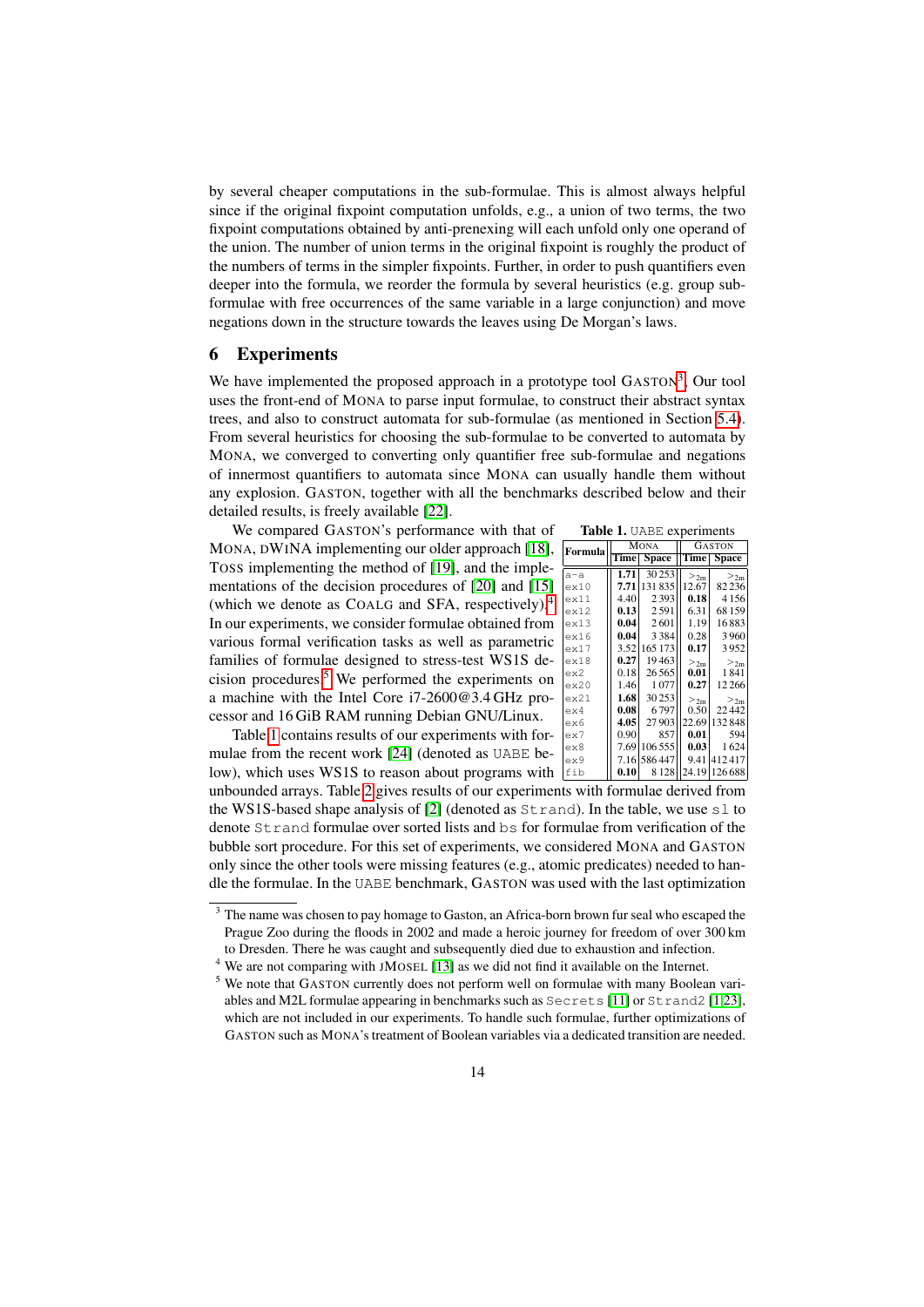of Section [5.3](#page-11-0) (treating MTBDD nodes as automata states) to efficiently handle quantifiers over large numbers of variables. In particular, without the optimization, GASTON hit 11 more timeouts. On the other hand, this optimization was not efficient (and hence not used) in Strand.

The tables compare the overall time (in seconds) the tools needed to decide the formulae, and they also try to characterize the sizes of the generated state spaces. For the latter, we count the overall number of states of the generated automata for MONA, and the overall number of generated sub-terms for GASTON. The tables

<span id="page-14-0"></span>

|  |  | Table 2. St rand experiments |  |
|--|--|------------------------------|--|
|  |  |                              |  |

| Formula               | <b>MONA</b> |                       | <b>GASTON</b> |         |  |
|-----------------------|-------------|-----------------------|---------------|---------|--|
|                       |             | Time Space Time Space |               |         |  |
| bs-loop-else          | 0.05        | 14469                 | 0.04          | 2 1 3 8 |  |
| bs-loop-if-else       | 0.19        | 61883                 | 0.08          | 3 2 0 7 |  |
| bs-loop-if-if         |             | 0.38 127 552          | 0.18          | 5428    |  |
| sl-insert-after-loop  | 0.01        | 2634                  | 0.36          | 5066    |  |
| sl-insert-before-head | 0.01        | 678                   | 0.01          | 541     |  |
| sl-insert-before-loop | 0.01        | 1448                  | 0.01          | 656     |  |
| sl-insert-in-loop     | 0.02        | 5945                  | 0.01          | 1079    |  |
| sl-reverse-after-loop | 0.01        | 1941                  | 0.01          | 579     |  |
| sl-search-in-loop     | 0.08        | 23349                 | 0.03          | 3247    |  |

contain just a part of the results, more can be found in [\[22\]](#page-16-2). We use  $>_{2m}$  in case the running time exceeded 2 minutes, oom to denote that the tool ran out of memory,  $+k$ to denote that we added k quantifier alternations to the original benchmark, and  $N/A$ to denote that the benchmark requires some feature or atomic predicate unsupported by the given tool. On Strand, GASTON is mostly comparable, in two cases better, and in one case worse than MONA. On UABE, GASTON outperformed MONA on six out of twenty-three benchmarks, it was worse on ten formulae, and comparable on the rest. The results thus confirm that our approach can defeat MONA in practice.

The second part of our experiments concerns parametric families of WS1S formulae used for evaluation in [\[19](#page-15-18)[,18](#page-15-17)[,15\]](#page-15-14), and also parameterized versions of selected UABE formulae [\[24\]](#page-16-3). Each of these families has

<span id="page-14-1"></span>

| <b>Table 3.</b> Experiments with parametric families of formulae                                                           |       |                                                                            |     |       |     |                |            |
|----------------------------------------------------------------------------------------------------------------------------|-------|----------------------------------------------------------------------------|-----|-------|-----|----------------|------------|
| Benchmark                                                                                                                  |       | <b>Src    MONA DWINA TOSS   COALG</b>                                      |     |       |     |                | SFA GASTON |
| HornLeq                                                                                                                    |       | $\frac{ 15 }{\log 1000}(18)$ 0.03 0.08 $ _{\geq 2m}(08) $                  |     |       |     | 0.03           | 0.01       |
| HornLeq(+3) [15]  oom(18) > <sub>2m</sub> (11)  0.16 > <sub>2m</sub> (07) > <sub>2m</sub> (11)                             |       |                                                                            |     |       |     |                | 0.01       |
| HornLeq (+4) $\vert [15] \vert$ $\vert \text{com}(18) \vert >_{2m}(13) \vert 0.04 \vert >_{2m}(06) \vert >_{2m}(11) \vert$ |       |                                                                            |     |       |     |                | 0.01       |
| HornIn                                                                                                                     |       | $[19]  \text{oom}(15) _{\geq 2m}(11)  0.07 _{\geq 2m}(08) _{\geq 2m}(08) $ |     |       |     |                | 0.01       |
| HornTrans                                                                                                                  |       | $ [18] $ 86.43 $ >_{2m}(14) $ N/A                                          |     |       | N/A | 38.56          | 1.06       |
| SetSingle                                                                                                                  |       | $ [18]  $ oom $(04) >2m(08) $                                              |     | 0.101 |     | $N/A$ > 2m(03) | 0.01       |
| Ex8                                                                                                                        | [24]  | com(08)                                                                    | N/A | N/A   | N/A | N/A            | 0.15       |
| Ex11(10)                                                                                                                   | [24]] | $\vert$ oom $(14)$                                                         | N/A | N/A   | N/A | N/A            | 1.62       |

one parameter (whose meaning is explained in the respective works). Table [3](#page-14-1) gives times needed to decide instances of the formulae for the parameter having value 20. If the tools did not manage this value of the parameter, we give in parentheses the highest value of the parameter for which the tools succeeded. More results are available in [\[22\]](#page-16-2). In this set of experiments, GASTON managed to win over the other tools on many of their own benchmark formulae. In the first six rows of Table [3,](#page-14-1) the superior efficiency of GASTON was caused mainly by anti-prenexing. It turns out that this optimization of the input formula is universally effective. When run on anti-prenexed formulae, the performance of the other tools was comparable to that of GASTON. The last two benchmarks (parameterized versions of formulae from UABE) show, however, that GASTON's performance does not stand on anti-prenexing only. Despite that its effect here was negligable (similarly as for all the original benchmarks from UABE and  $Strand$ ), GAS-TON still clearly outperformed MONA. We could not compare with other tools on these formulae due to a missing support of the used features (e.g. constants).

*Acknowledgement.* We thank the anonymous reviewers for their helpful comments on how to improve the presentation in this paper. This work was supported by the Czech Science Foundation (projects 16-17538S and 16-24707Y), the BUT FIT project FIT-S-17-4014, and the IT4IXS: IT4Innovations Excellence in Science project (LQ1602).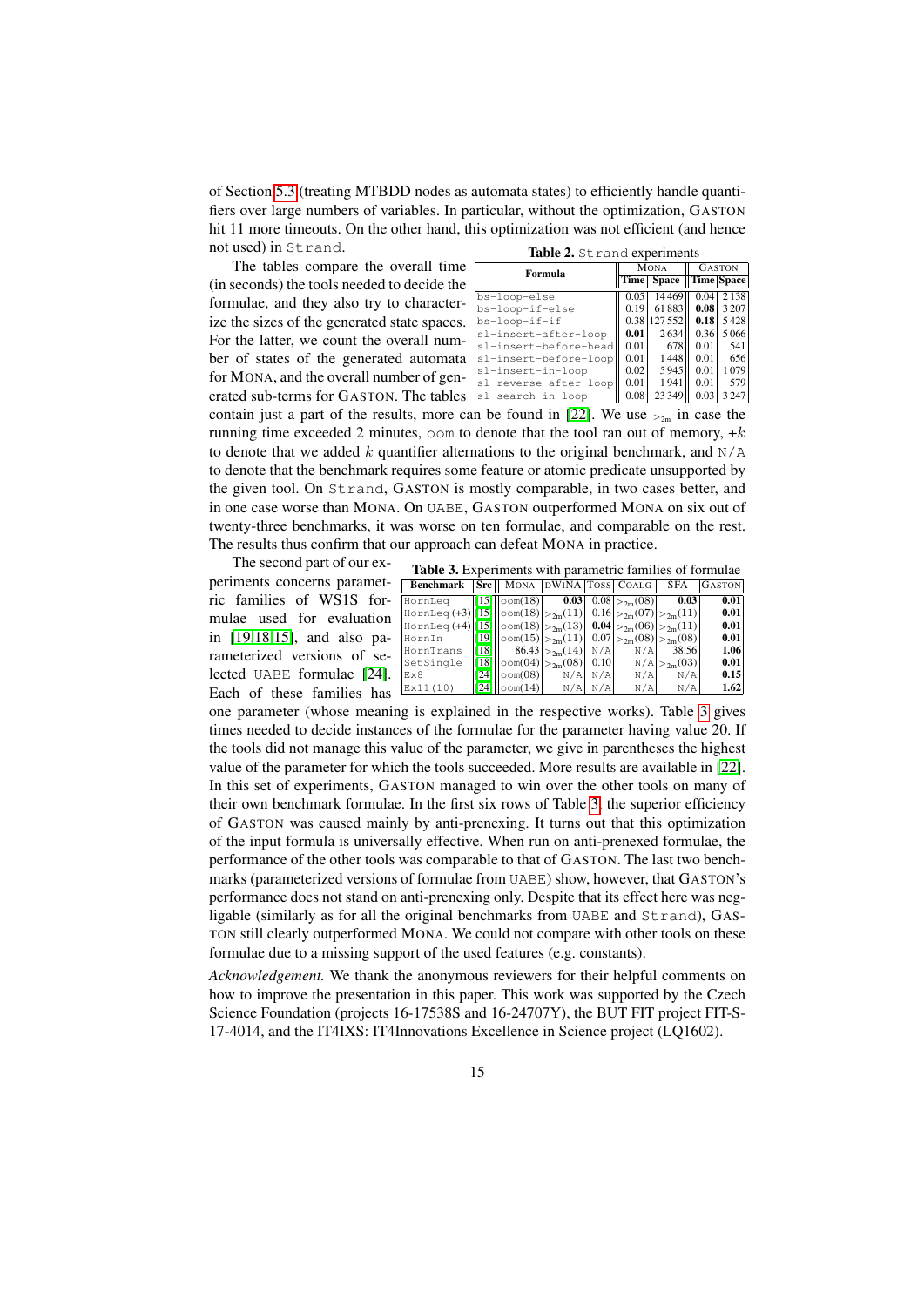## References

- <span id="page-15-0"></span>1. Madhusudan, P., Parlato, G., Qiu, X.: Decidable logics combining heap structures and data. In: POPL 2011, ACM (2011) 611–622
- <span id="page-15-1"></span>2. Madhusudan, P., Qiu, X.: Efficient decision procedures for heaps using STRAND. In: SAS 2011. Volume 6887 of Lecture Notes in Computer Science., Springer (2011) 43–59
- <span id="page-15-2"></span>3. Iosif, R., Rogalewicz, A., Šimáček, J.: The tree width of separation logic with recursive definitions. In: CADE 2013. Volume 7898 of Lecture Notes in Computer Science., Springer (2013) 21–38
- <span id="page-15-3"></span>4. Chin, W., David, C., Nguyen, H.H., Qin, S.: Automated verification of shape, size and bag properties via user-defined predicates in separation logic. Sci. Comput. Program. 77(9) (2012) 1006–1036
- <span id="page-15-4"></span>5. Zee, K., Kuncak, V., Rinard, M.C.: Full functional verification of linked data structures. In: POPL 2008, ACM (2008) 349–361
- <span id="page-15-5"></span>6. Hamza, J., Jobstmann, B., Kuncak, V.: Synthesis for regular specifications over unbounded domains. In: FMCAD 2010, IEEE (2010) 101–109
- <span id="page-15-6"></span>7. Elgaard, J., Klarlund, N., Møller, A.: MONA 1.x: new techniques for WS1S and WS2S. In: CAV 1998. Volume 1427 of Lecture Notes in Computer Science., BRICS, Department of Computer Science, Aarhus University, Springer (1998) 516–520
- <span id="page-15-7"></span>8. Meyer, A.R.: Weak monadic second order theory of successor is not elementary-recursive. In Parikh, R., ed.: Logic Colloquium—Symposium on Logic Held at Boston, 1972–73. Volume 453 of Lecture Notes in Mathematics., Springer (1972) 132–154
- <span id="page-15-8"></span>9. Wies, T., Muniz, M., Kuncak, V.: An efficient decision procedure for imperative tree data ˜ structures. In Bjørner, N., Sofronie-Stokkermans, V., eds.: CADE 2011. Volume 6803 of Lecture Notes in Computer Science., Springer (2011) 476–491
- <span id="page-15-9"></span>10. Wulf, M.D., Doyen, L., Henzinger, T.A., Raskin, J.F.: Antichains: A new algorithm for checking universality of finite automata. In: CAV'06. Volume 4144 of LNCS., Springer (2006) 17–30
- <span id="page-15-10"></span>11. Klarlund, N., Møller, A., Schwartzbach, M.I.: MONA implementation secrets. International Journal of Foundations of Computer Science 13(4) (2002) 571–586
- <span id="page-15-11"></span>12. Klarlund, N.: A theory of restrictions for logics and automata. In: Proc. of CAV'99. Volume 1633 of LNCS., Springer (1999) 406–417
- <span id="page-15-12"></span>13. Topnik, C., Wilhelm, E., Margaria, T., Steffen, B.: jMosel: A stand-alone tool and jABC plugin for M2L(Str). In Valmari, A., ed.: 13th International SPIN Workshop. Volume 3925 of Lecture Notes in Computer Science., Springer Berlin Heidelberg (2006) 293–298
- <span id="page-15-13"></span>14. Margaria, T., Steffen, B., Topnik, C.: Second-order value numbering. In: Proc. of GraMoT 2010. Volume 30 of ECEASST., EASST (2010) 1–15
- <span id="page-15-14"></span>15. D'Antoni, L., Veanes, M.: Minimization of symbolic automata. In: In Proc. of POPL'14. (2014) 541–554
- <span id="page-15-15"></span>16. Doyen, L., Raskin, J.F.: Antichain algorithms for finite automata. In: Proc. of TACAS'10. Volume 6015 of LNCS., Springer (2010) 2–22
- <span id="page-15-16"></span>17. Abdulla, P.A., Chen, Y.F., Holík, L., Mayr, R., Vojnar, T.: When simulation meets antichains (on checking language inclusion of NFAs). In: Proc. of TACAS'10. Volume 6015 of LNCS., Springer (2010) 158–174
- <span id="page-15-17"></span>18. Fiedor, T., Holík, L., Lengál, O., Vojnar, T.: Nested antichains for WS1S. In: Proc. of TACAS'15. Volume 9035 of LNCS., Springer (2015)
- <span id="page-15-18"></span>19. Ganzow, T., Kaiser, L.: New algorithm for weak monadic second-order logic on inductive structures. In: CSL 2010. Volume 6247 of Lecture Notes in Computer Science., Springer (2010) 366–380